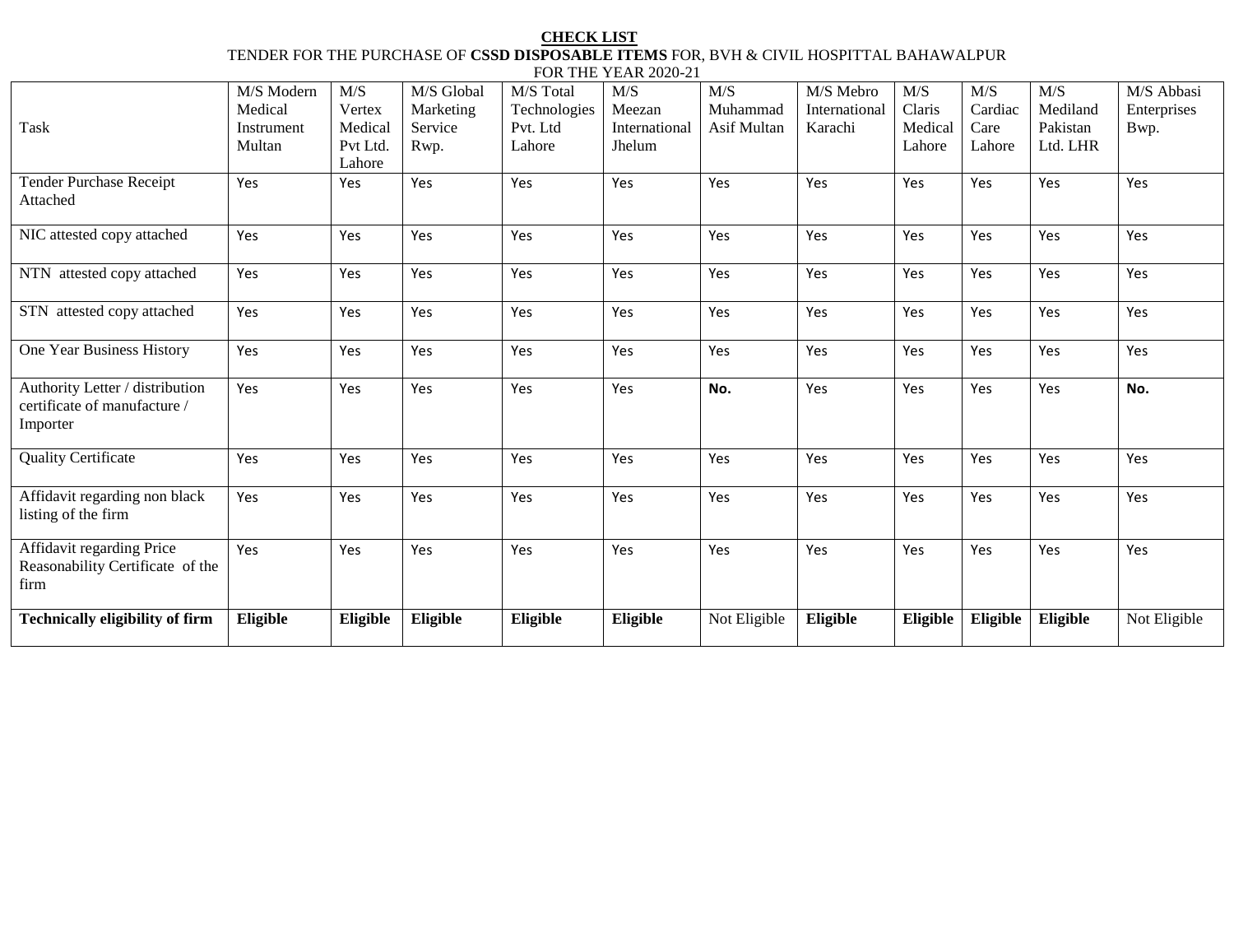## **TECHNICAL COMPERATIVE STATEMENT FOR THE PURCHASE OF CSSD DISPOSABLE FOR BVH, CARDIAC CENTER & CH BAHAWALPUR FOR THE YEAR 2020-2021**

| Sr. No | <b>Name of Items</b><br>with specification | <b>Total Qty.</b> |
|--------|--------------------------------------------|-------------------|
|        | Crepe paper                                | 13 Boxes          |
|        | 40x40 cm (Green)                           | $(500$ Sheet P.   |
|        |                                            | Box               |

| Sr.<br>N <sub>0</sub> | <b>NAME OF FIRM</b>                | <b>Manufacture</b><br><b>Importer/Make/Made</b>                                      | <b>Pack Size</b> | <b>Status of Sample /</b><br><b>Quality Certificate</b><br>(OC) | <b>Decision</b><br>of TAC |
|-----------------------|------------------------------------|--------------------------------------------------------------------------------------|------------------|-----------------------------------------------------------------|---------------------------|
|                       | M/S Abbasi Enterprises Bahawalpur  | <b>Brand: PMS Turkey</b><br>Mfg: PMS Turkey<br><b>Importer: Queintex Medical LHR</b> | 500 Sheets       | Sample eligible                                                 | Non Responsive            |
|                       | M/S Muhammad Asif Govt. Co.MTN     | <b>PMS</b> Turkey                                                                    |                  | Sample eligible                                                 | Non Responsive            |
| э.                    | M/S Vertex Medical Pvt Ltd. Lahore | ECS s.r.l, Italy                                                                     | 500 Pcs.         | Sample Rejected                                                 | Non Responsive            |

| <u>، ،</u> | Crepe paper<br>$50x50$ cm (Green) | 15 Boxes<br>$(500$ Sheet P. |
|------------|-----------------------------------|-----------------------------|
|            |                                   | Box                         |

| Sr.<br>N <sub>0</sub> | <b>NAME OF FIRM</b>                    | <b>Manufacture</b><br><b>Importer/Make/Made</b>                                      | <b>Pack Size</b> | <b>Status of Sample /</b><br><b>Quality Certificate</b><br>(QC) | <b>Decision</b><br>of TAC |
|-----------------------|----------------------------------------|--------------------------------------------------------------------------------------|------------------|-----------------------------------------------------------------|---------------------------|
| 1.                    | M/S Mebro International Karachi        | Brand: SupaWrap,<br>Mfg: BillerudKorsnas UK,<br>Importer: Uniprom Healthcare         | 500 Sheets/Box   | Sample eligible                                                 | <b>Responsive</b>         |
| 2.                    | M/S Abbasi Enterprises Bahawalpur      | <b>Brand: PMS Turkey</b><br>Mfg: PMS Turkey<br><b>Importer: Queintex Medical LHR</b> | 500 Sheets       | Sample eligible                                                 | Non Responsive            |
| 3.                    | M/S Muhammad Asif Govt. Co.MTN         | <b>PMS</b> Turkey                                                                    |                  | Sample eligible                                                 | Non Responsive            |
| 4.                    | M/S Global Marketing Service Rwp.      | <b>Steris Corporation USA</b>                                                        | 500 Sheets       | Sample eligible                                                 | <b>Responsive</b>         |
| 5.                    | M/S Cardiac Care Lahore                | Brand: Steri Green Sheet<br>Mfg: E-Line<br>Country of origen: Italy                  |                  | Sample eligible                                                 | <b>Responsive</b>         |
| 6.                    | M/S Total Technologies Pvt. Ltd Lahore | E line-Italy/Imported                                                                | 500 Sheets       | Sample eligible                                                 | <b>Responsive</b>         |
| 7.                    | M/S Vertex Medical Pvt Ltd. Lahore     | ECS s.r.l, Italy                                                                     | 500 Pcs.         | Sample Rejected                                                 | Non Responsive            |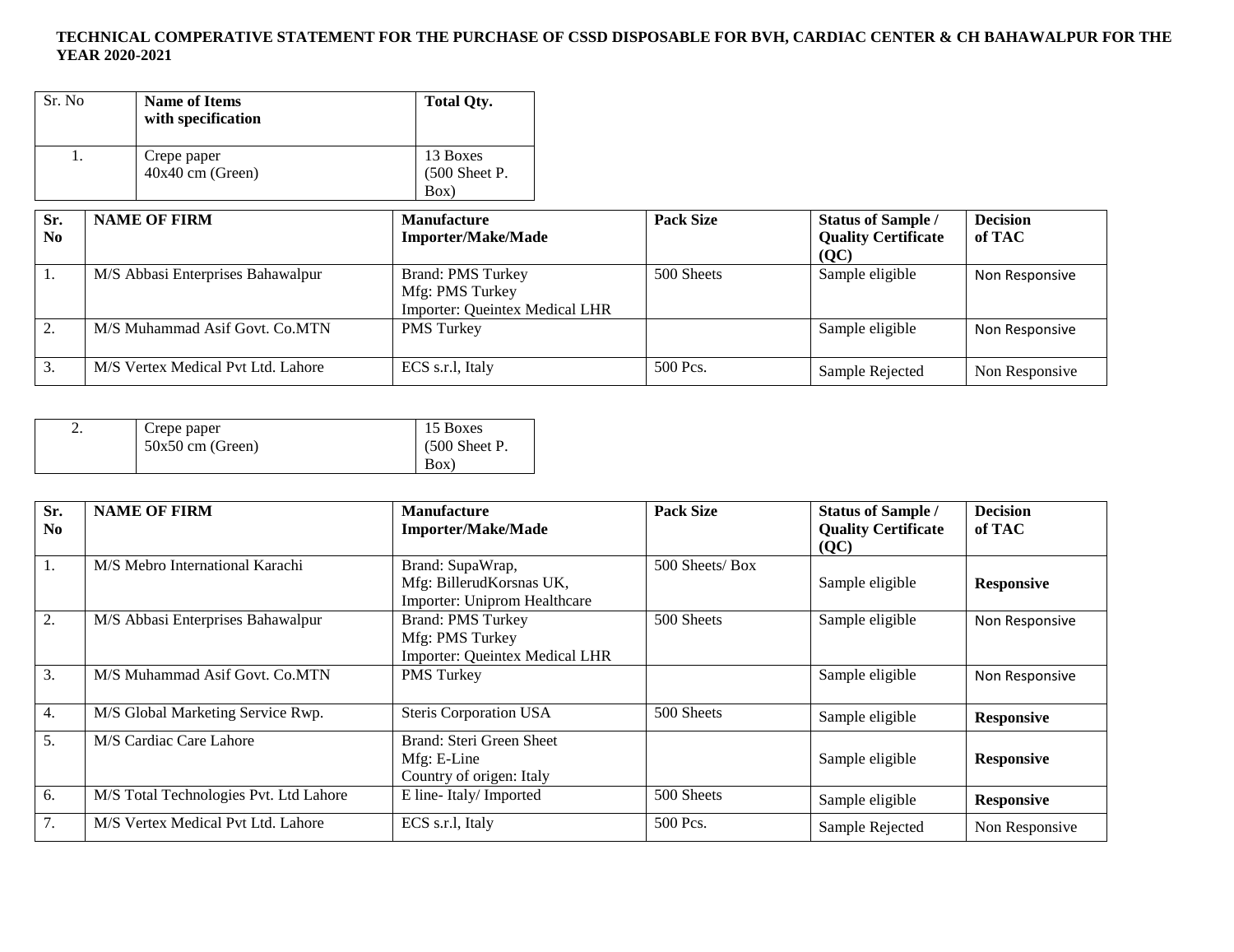| J. | Crepe paper        | 59 Boxes        |
|----|--------------------|-----------------|
|    | $60x60$ cm (Green) | $(500$ Sheet P. |
|    |                    | Box)            |

| Sr.<br>$\bf No$ | <b>NAME OF FIRM</b>                    | <b>Manufacture</b><br><b>Importer/Make/Made</b>                               | <b>Pack Size</b> | <b>Status of Sample /</b><br><b>Quality Certificate</b><br>(QC) | <b>Decision</b><br>of TAC |
|-----------------|----------------------------------------|-------------------------------------------------------------------------------|------------------|-----------------------------------------------------------------|---------------------------|
| 1.              | M/S Mebro International Karachi        | Brand: SupaWrap,<br>Mfg: BillerudKorsnas UK,<br>Importer: Uniprom Healthcare  | 500 Sheets/Box   | Sample eligible                                                 | <b>Responsive</b>         |
| 2.              | M/S Abbasi Enterprises Bahawalpur      | <b>Brand: PMS Turkey</b><br>Mfg: PMS Turkey<br>Importer: Queintex Medical LHR | 500 Sheets       | Sample eligible                                                 | Non Responsive            |
| 3.              | M/S Muhammad Asif Govt. Co.MTN         | <b>PMS</b> Turkey                                                             |                  | Sample eligible                                                 | Non Responsive            |
| 4.              | M/S Global Marketing Service Rwp.      | <b>Steris Corporation USA</b>                                                 | 500 Sheets       | Sample eligible                                                 | <b>Responsive</b>         |
| 5.              | M/S Cardiac Care Lahore                | Brand: Steri Green Sheet<br>Mfg: E-Line<br>Country of origen: Italy           |                  | Sample eligible                                                 | <b>Responsive</b>         |
| 6.              | M/S Total Technologies Pvt. Ltd Lahore | E line-Italy/Imported                                                         | 500 Sheets       | Sample eligible                                                 | <b>Responsive</b>         |
| 7.              | M/S Vertex Medical Pvt Ltd. Lahore     | ECS s.r.l, Italy                                                              | 500 Pcs.         | Sample Rejected                                                 | Non Responsive            |

| 4. | Crepe paper        | $\pm$ 170 Boxes |
|----|--------------------|-----------------|
|    | $75x75$ cm (Green) | $(250$ Sheet P. |
|    |                    | Box)            |

| Sr.<br>N <sub>0</sub> | <b>NAME OF FIRM</b>                    | <b>Manufacture</b><br><b>Importer/Make/Made</b>                               | <b>Pack Size</b> | <b>Status of Sample /</b><br><b>Quality Certificate</b><br>(QC) | <b>Decision</b><br>of TAC |
|-----------------------|----------------------------------------|-------------------------------------------------------------------------------|------------------|-----------------------------------------------------------------|---------------------------|
| 1.                    | M/S Mebro International Karachi        | Brand: SupaWrap,<br>Mfg: BillerudKorsnas UK,<br>Importer: Uniprom Healthcare  | 250 Sheets/Box   | Sample eligible                                                 | <b>Responsive</b>         |
| 2.                    | M/S Abbasi Enterprises Bahawalpur      | <b>Brand: PMS Turkey</b><br>Mfg: PMS Turkey<br>Importer: Queintex Medical LHR | 250 Sheets       | Sample eligible                                                 | Non Responsive            |
| 3.                    | M/S Muhammad Asif Govt. Co.MTN         | <b>PMS</b> Turkey                                                             |                  | Sample eligible                                                 | Non Responsive            |
| 4.                    | M/S Global Marketing Service Rwp.      | <b>Steris Corporation USA</b>                                                 | 250 Sheets       | Sample eligible                                                 | <b>Responsive</b>         |
| 5.                    | M/S Cardiac Care Lahore                | Brand: Steri Green Sheet<br>Mfg: E-Line<br>Country of origen: Italy           |                  | Sample eligible                                                 | <b>Responsive</b>         |
| 6.                    | M/S Total Technologies Pvt. Ltd Lahore | E line-Italy/Imported                                                         | 250 Sheets       | Sample eligible                                                 | <b>Responsive</b>         |
| 7.                    | M/S Vertex Medical Pvt Ltd. Lahore     | ECS s.r.l, Italy                                                              | 250 Pcs.         | Sample Rejected                                                 | Non Responsive            |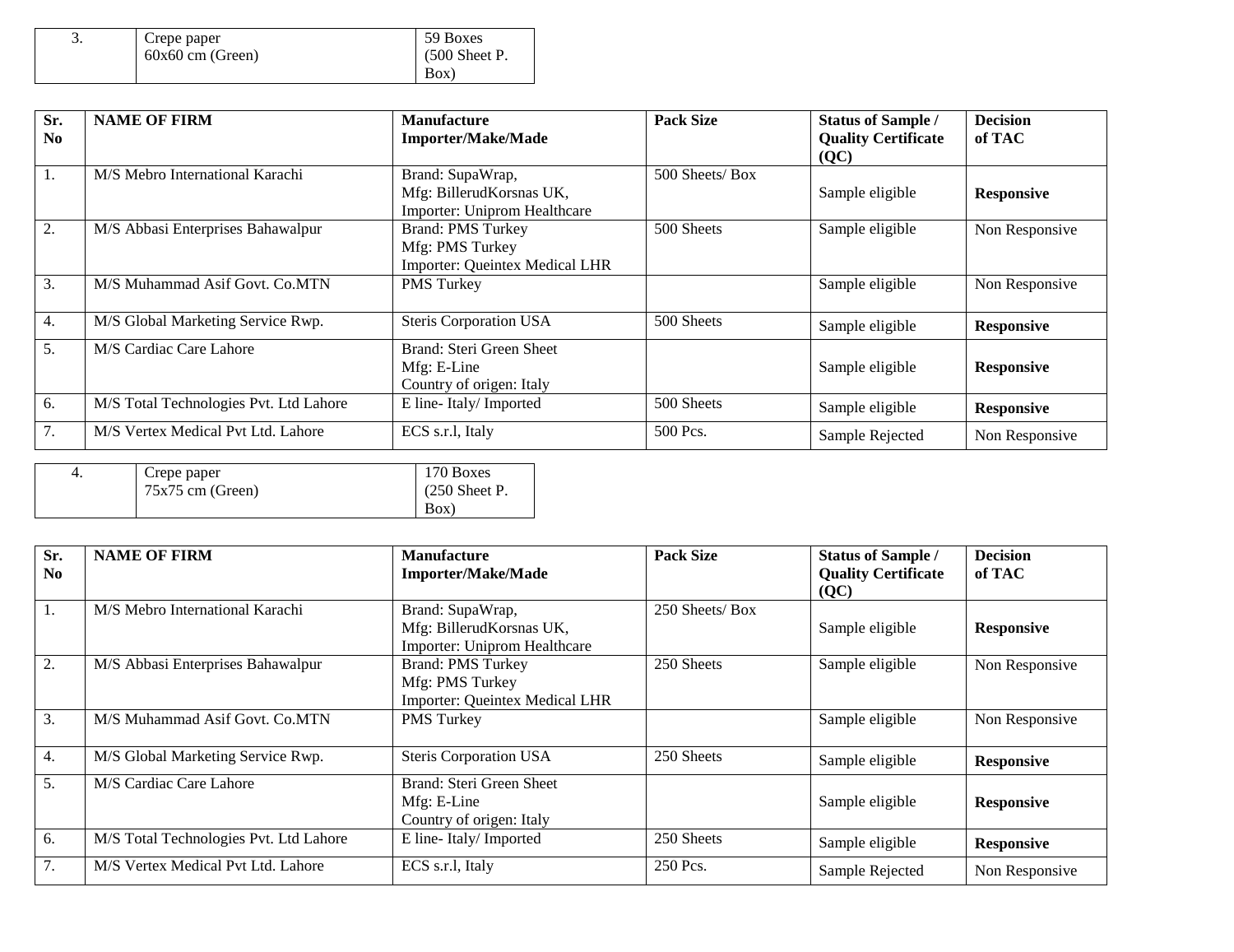5. Crepe paper 90x90 cm (Green) 150 Boxes (250 Sheet P.  $\overrightarrow{Box}$ 

| Sr.<br>N <sub>0</sub> | <b>NAME OF FIRM</b>                    | <b>Manufacture</b><br><b>Importer/Make/Made</b>                                      | <b>Pack Size</b> | <b>Status of Sample /</b><br><b>Quality Certificate</b><br>(QC) | <b>Decision</b><br>of TAC |
|-----------------------|----------------------------------------|--------------------------------------------------------------------------------------|------------------|-----------------------------------------------------------------|---------------------------|
| ı.                    | M/S Mebro International Karachi        | Brand: SupaWrap,<br>Mfg: BillerudKorsnas UK,<br>Importer: Uniprom Healthcare         | 250 Sheets/Box   | Sample eligible                                                 | <b>Responsive</b>         |
| 2.                    | M/S Abbasi Enterprises Bahawalpur      | <b>Brand: PMS Turkey</b><br>Mfg: PMS Turkey<br><b>Importer: Queintex Medical LHR</b> | 250 Sheets       | Sample eligible                                                 | Non Responsive            |
| 3.                    | M/S Muhammad Asif Govt. Co.MTN         | <b>PMS</b> Turkey                                                                    |                  | Sample eligible                                                 | Non Responsive            |
| 4.                    | M/S Global Marketing Service Rwp.      | Steris Corporation USA                                                               | 250 Sheets       | Sample eligible                                                 | <b>Responsive</b>         |
| 5.                    | M/S Cardiac Care Lahore                | Brand: Steri Green Sheet<br>Mfg: E-Line<br>Country of origen: Italy                  |                  | Sample eligible                                                 | <b>Responsive</b>         |
| 6.                    | M/S Total Technologies Pvt. Ltd Lahore | E line-Italy/Imported                                                                | 250 Sheets       | Sample eligible                                                 | <b>Responsive</b>         |
| 7.                    | M/S Vertex Medical Pvt Ltd. Lahore     | ECS s.r.l, Italy                                                                     | 250 Pcs.         | Sample Rejected                                                 | Non Responsive            |

| Crepe paper<br>$100x100$ cm (Green) | 115 Boxes<br>$(250$ Sheet P.<br>Box) |
|-------------------------------------|--------------------------------------|
|-------------------------------------|--------------------------------------|

| Sr.<br>$\bf No$  | <b>NAME OF FIRM</b>                    | <b>Manufacture</b><br><b>Importer/Make/Made</b>                                      | <b>Pack Size</b> | <b>Status of Sample /</b><br><b>Quality Certificate</b><br>(QC) | <b>Decision</b><br>of TAC |
|------------------|----------------------------------------|--------------------------------------------------------------------------------------|------------------|-----------------------------------------------------------------|---------------------------|
| 1.               | M/S Mebro International Karachi        | Brand: SupaWrap,<br>Mfg: BillerudKorsnas UK,<br>Importer: Uniprom Healthcare         | 250 Sheets/Box   | Sample eligible                                                 | <b>Responsive</b>         |
| 2.               | M/S Abbasi Enterprises Bahawalpur      | <b>Brand: PMS Turkey</b><br>Mfg: PMS Turkey<br><b>Importer: Queintex Medical LHR</b> | 250 Sheets       | Sample eligible                                                 | Non Responsive            |
| 3.               | M/S Muhammad Asif Govt. Co.MTN         | <b>PMS</b> Turkey                                                                    |                  | Sample eligible                                                 | Non Responsive            |
| $\overline{4}$ . | M/S Global Marketing Service Rwp.      | Steris Corporation USA                                                               | 250 Sheets       | Sample eligible                                                 | <b>Responsive</b>         |
| 5.               | M/S Cardiac Care Lahore                | Brand: Steri Green Sheet<br>Mfg: E-Line<br>Country of origen: Italy                  |                  | Sample eligible                                                 | <b>Responsive</b>         |
| 6.               | M/S Total Technologies Pvt. Ltd Lahore | E line-Italy/Imported                                                                | 250 Sheets       | Sample eligible                                                 | <b>Responsive</b>         |
| 7.               | M/S Vertex Medical Pvt Ltd. Lahore     | ECS s.r.l, Italy                                                                     | 250 Pcs.         | Sample Rejected                                                 | Non Responsive            |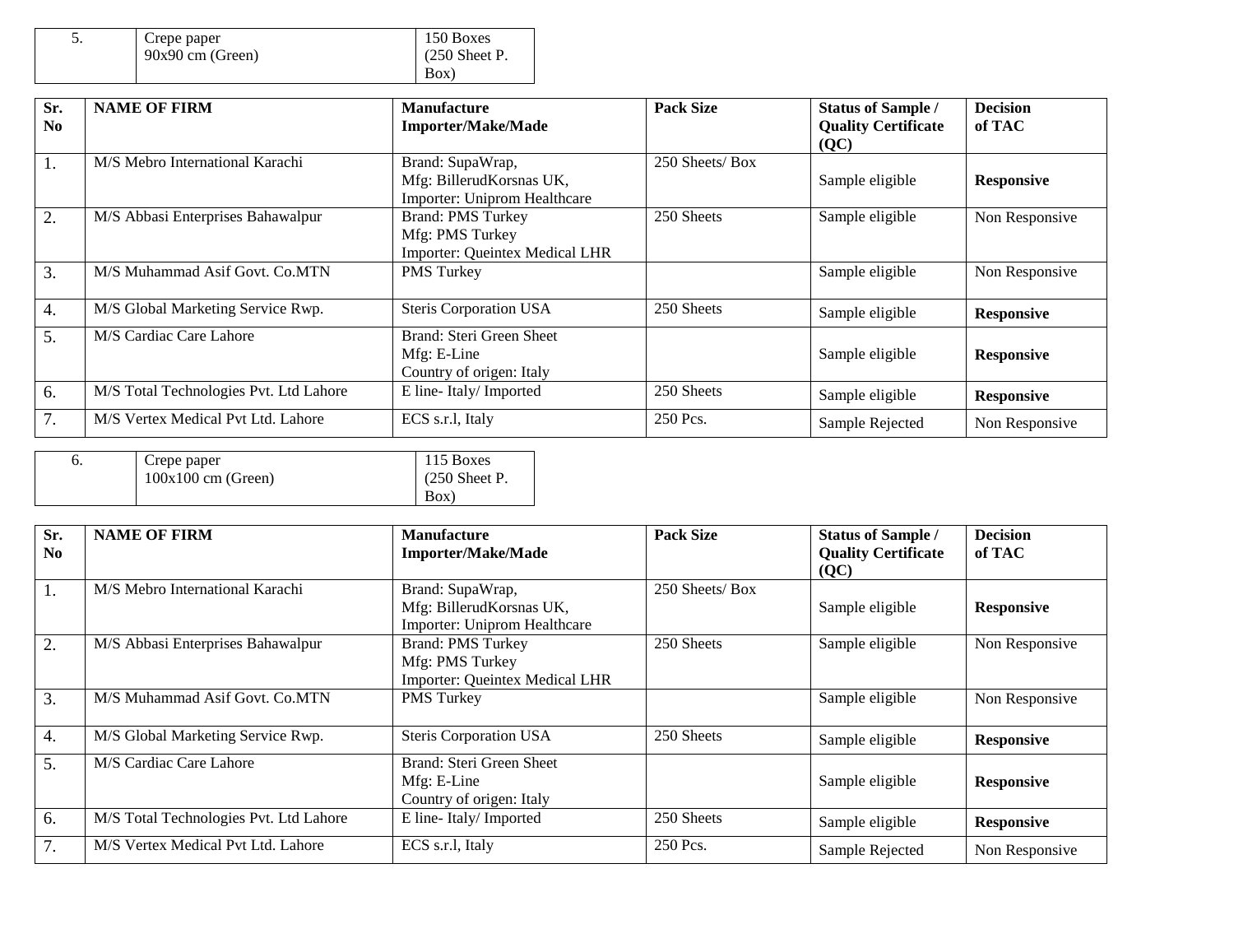| Crepe paper<br>$120x120$ cm (Green) | 135 Boxes<br>$(125$ Sheet P. |
|-------------------------------------|------------------------------|
|                                     | Box)                         |

| Sr.<br>$\bf No$ | <b>NAME OF FIRM</b>                    | <b>Manufacture</b><br><b>Importer/Make/Made</b>                                      | <b>Pack Size</b> | <b>Status of Sample /</b><br><b>Quality Certificate</b><br>(QC) | <b>Decision</b><br>of TAC |
|-----------------|----------------------------------------|--------------------------------------------------------------------------------------|------------------|-----------------------------------------------------------------|---------------------------|
|                 | M/S Mebro International Karachi        | Brand: SupaWrap,<br>Mfg: BillerudKorsnas UK,<br>Importer: Uniprom Healthcare         | 125 Sheets/Box   | Sample eligible                                                 | <b>Responsive</b>         |
| 2.              | M/S Abbasi Enterprises Bahawalpur      | <b>Brand: PMS Turkey</b><br>Mfg: PMS Turkey<br><b>Importer: Queintex Medical LHR</b> | 100 Sheets       | Sample eligible                                                 | Non Responsive            |
| 3.              | M/S Muhammad Asif Govt. Co.MTN         | <b>PMS</b> Turkey                                                                    |                  | Sample eligible                                                 | Non Responsive            |
| 4.              | M/S Global Marketing Service Rwp.      | <b>Steris Corporation USA</b>                                                        | 125 Sheets       | Sample eligible                                                 | <b>Responsive</b>         |
| 5.              | M/S Cardiac Care Lahore                | Brand: Steri Green Sheet<br>Mfg: E-Line<br>Country of origen: Italy                  |                  | Sample eligible                                                 | <b>Responsive</b>         |
| 6.              | M/S Total Technologies Pvt. Ltd Lahore | E line-Italy/Imported                                                                | 100 Sheets       | Sample eligible                                                 | <b>Responsive</b>         |
| 7.              | M/S Vertex Medical Pvt Ltd. Lahore     | ECS s.r.l, Italy                                                                     | 100 Pcs.         | Sample Rejected                                                 | Non Responsive            |

| о. | <b>Flat Reels</b> | 22 Roll |
|----|-------------------|---------|
|    | 2 Inch            |         |

| Sr. | <b>NAME OF FIRM</b>                    | <b>Manufacture</b>        | <b>Pack Size</b>  | <b>Status of Sample /</b>  | <b>Decision</b>   |
|-----|----------------------------------------|---------------------------|-------------------|----------------------------|-------------------|
| No. |                                        | <b>Importer/Make/Made</b> |                   | <b>Quality Certificate</b> | of TAC            |
|     |                                        |                           |                   | (OC)                       |                   |
|     | M/S Muhammad Asif Govt. Co.MTN         | <b>PMS</b> Turkey         |                   | Sample Rejected            | Non Responsive    |
| 2.  | M/S Cardiac Care Lahore                | E-Line, Italy             |                   | No. Sample                 | Non Responsive    |
| 3.  | M/S Total Technologies Pvt. Ltd Lahore | E line-Italy/Imported     | Each Roll         | Sample eligible            | <b>Responsive</b> |
| 4.  | M/S Vertex Medical Pvt Ltd. Lahore     | ECS s.r.l, Italy          | 100 Mtr. Per Roll | Sample eligible            | <b>Responsive</b> |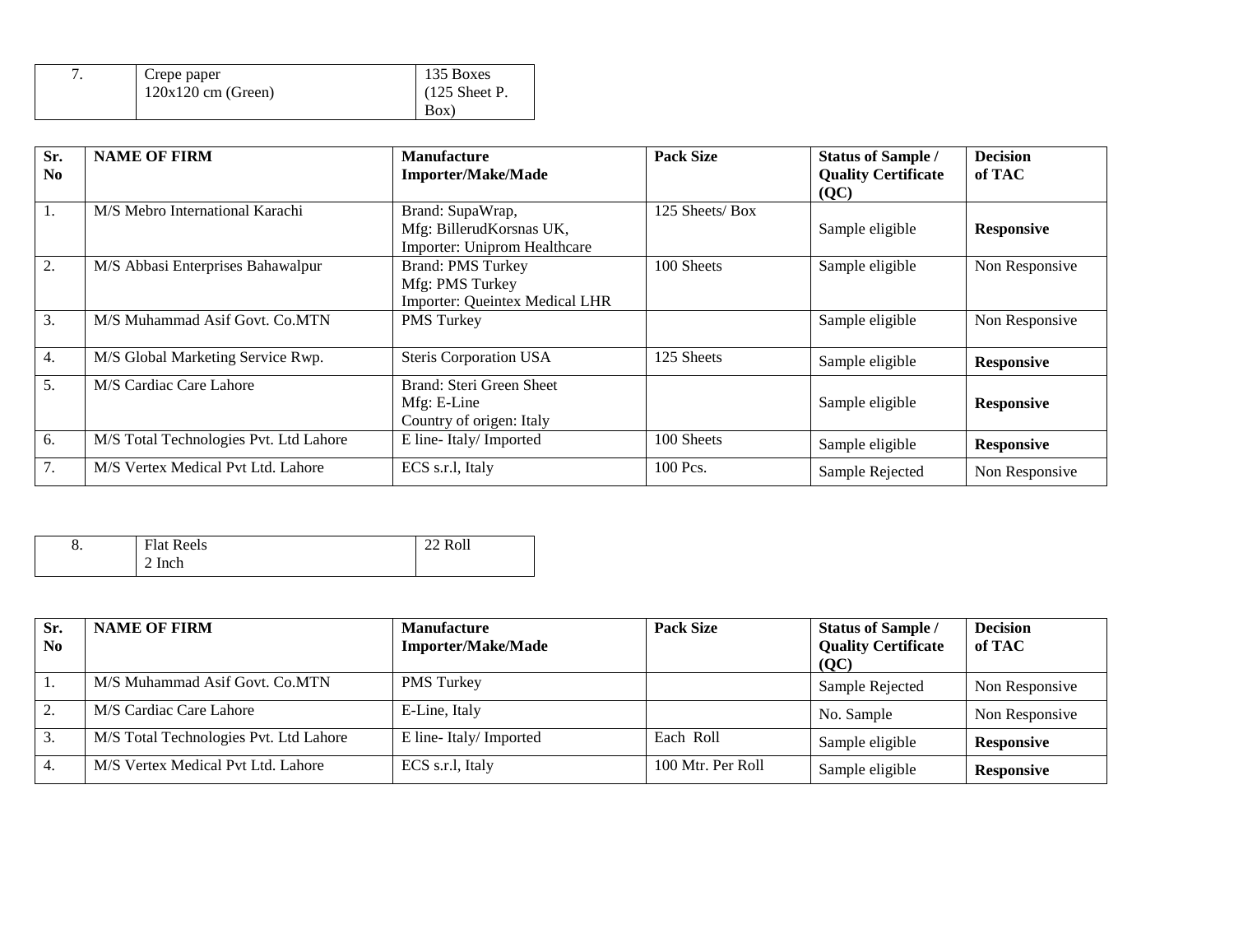| ╯. | <b>Flat Reels</b> | 05 Roll |
|----|-------------------|---------|
|    | 3 Inch            |         |

| Sr.<br>$\bf N_0$ | <b>NAME OF FIRM</b>                    | <b>Manufacture</b><br><b>Importer/Make/Made</b> | <b>Pack Size</b>  | <b>Status of Sample /</b><br><b>Quality Certificate</b> | <b>Decision</b><br>of TAC |
|------------------|----------------------------------------|-------------------------------------------------|-------------------|---------------------------------------------------------|---------------------------|
|                  |                                        |                                                 |                   | (QC)                                                    |                           |
|                  | M/S Muhammad Asif Govt. Co.MTN         | <b>PMS</b> Turkey                               |                   | Sample Rejected                                         | Non Responsive            |
| 2.               | M/S Global Marketing Service Rwp.      | Steris Corporation USA                          | Each Roll         | Sample eligible                                         | <b>Responsive</b>         |
| 3.               | M/S Cardiac Care Lahore                | E-Line, Italy                                   |                   | No. Sample                                              | Non Responsive            |
|                  | M/S Total Technologies Pvt. Ltd Lahore | E line-Italy/Imported                           | Each Roll         | Sample eligible                                         | <b>Responsive</b>         |
| 5.               | M/S Vertex Medical Pvt Ltd. Lahore     | ECS s.r.l, Italy                                | 100 Mtr. Per Roll | Sample eligible                                         | <b>Responsive</b>         |

| 10. | <b>Flat Reels</b> | 17 Roll |
|-----|-------------------|---------|
|     | 4 Inch            |         |

| Sr. | <b>NAME OF FIRM</b>                    | <b>Manufacture</b>            | <b>Pack Size</b>  | <b>Status of Sample /</b>  | <b>Decision</b>   |
|-----|----------------------------------------|-------------------------------|-------------------|----------------------------|-------------------|
| No. |                                        | <b>Importer/Make/Made</b>     |                   | <b>Quality Certificate</b> | of TAC            |
|     |                                        |                               |                   | (QC)                       |                   |
|     | M/S Muhammad Asif Govt. Co.MTN         | <b>PMS</b> Turkey             |                   | Sample Rejected            | Non Responsive    |
| 2.  | M/S Global Marketing Service Rwp.      | <b>Steris Corporation USA</b> | Each Roll         | Sample eligible            | <b>Responsive</b> |
| 3.  | M/S Cardiac Care Lahore                | E-Line, Italy                 |                   | No. Sample                 | Non Responsive    |
| 4.  | M/S Total Technologies Pvt. Ltd Lahore | E line-Italy/Imported         | Each Roll         | Sample eligible            | <b>Responsive</b> |
| 5.  | M/S Vertex Medical Pvt Ltd. Lahore     | ECS s.r.l, Italy              | 100 Mtr. Per Roll | Sample eligible            | <b>Responsive</b> |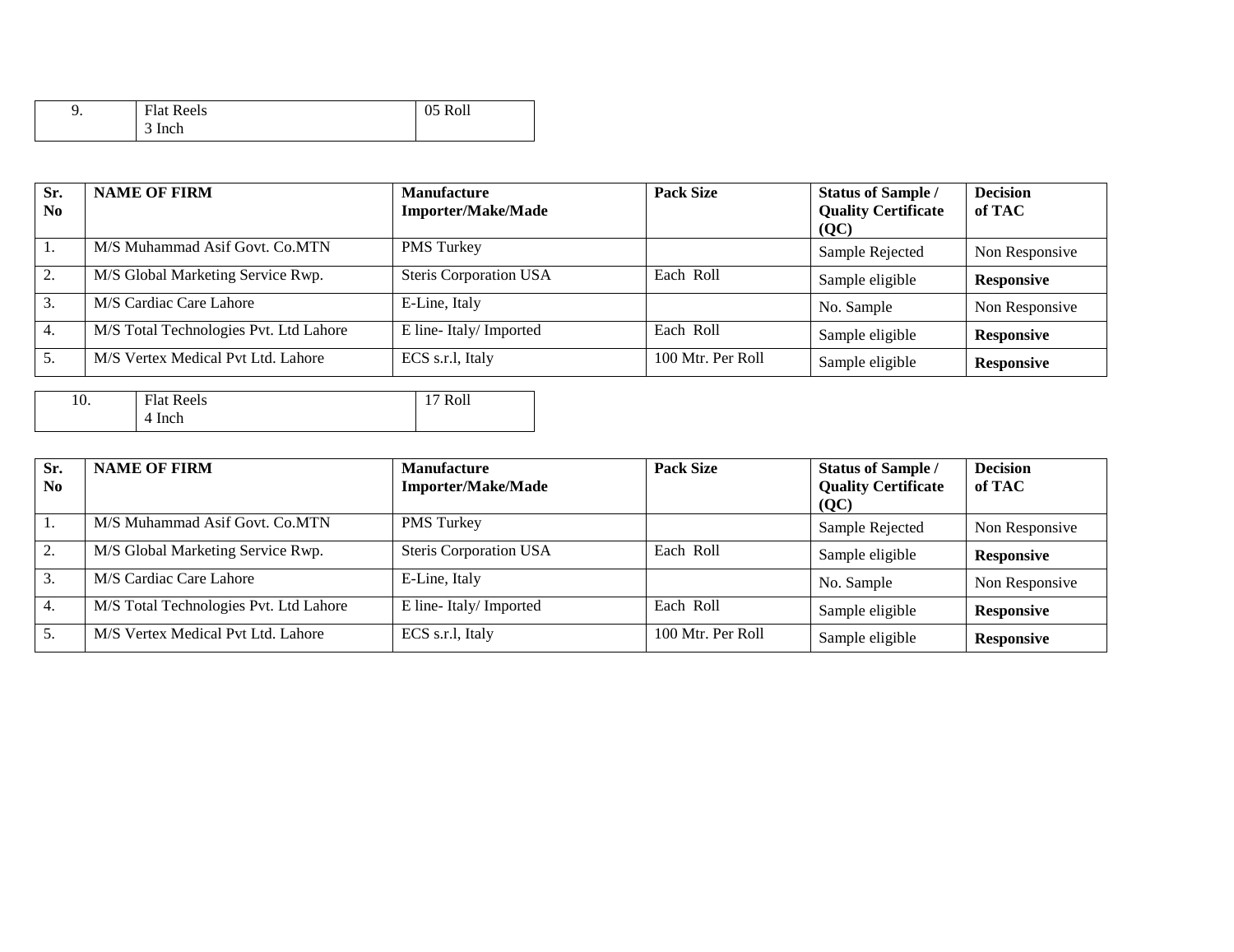|                 | <b>Flat Reels</b><br>11.<br>6 Inch     | 25 Roll                                         |                   |                                                                 |                           |
|-----------------|----------------------------------------|-------------------------------------------------|-------------------|-----------------------------------------------------------------|---------------------------|
| Sr.<br>$\bf No$ | <b>NAME OF FIRM</b>                    | <b>Manufacture</b><br><b>Importer/Make/Made</b> | <b>Pack Size</b>  | <b>Status of Sample /</b><br><b>Quality Certificate</b><br>(QC) | <b>Decision</b><br>of TAC |
| 1.              | M/S Muhammad Asif Govt. Co.MTN         | <b>PMS</b> Turkey                               |                   | Sample Rejected                                                 | Non Responsive            |
| 2.              | M/S Global Marketing Service Rwp.      | <b>Steris Corporation USA</b>                   | Each Roll         | Sample eligible                                                 | <b>Responsive</b>         |
| 3.              | M/S Cardiac Care Lahore                | E-Line, Italy                                   |                   | No. Sample                                                      | Non Responsive            |
| 4.              | M/S Total Technologies Pvt. Ltd Lahore | E line-Italy/Imported                           | Each Roll         | Sample eligible                                                 | <b>Responsive</b>         |
| 5.              | M/S Vertex Medical Pvt Ltd. Lahore     | ECS s.r.l, Italy                                | 100 Mtr. Per Roll | Sample eligible                                                 | <b>Responsive</b>         |

| 12.                   | <b>Flat Reels</b>                      | 24 Roll                                         |                   |                                                                 |                           |
|-----------------------|----------------------------------------|-------------------------------------------------|-------------------|-----------------------------------------------------------------|---------------------------|
|                       | 8 Inch                                 |                                                 |                   |                                                                 |                           |
| Sr.<br>N <sub>0</sub> | <b>NAME OF FIRM</b>                    | <b>Manufacture</b><br><b>Importer/Make/Made</b> | <b>Pack Size</b>  | <b>Status of Sample /</b><br><b>Quality Certificate</b><br>(QC) | <b>Decision</b><br>of TAC |
| 1.                    | M/S Muhammad Asif Govt. Co.MTN         | <b>PMS</b> Turkey                               |                   | Sample Rejected                                                 | Non Responsive            |
| 2.                    | M/S Global Marketing Service Rwp.      | Steris Corporation USA                          | Each Roll         | Sample eligible                                                 | <b>Responsive</b>         |
| 3.                    | M/S Cardiac Care Lahore                | E-Line, Italy                                   |                   | No. Sample                                                      | Non Responsive            |
| 4.                    | M/S Total Technologies Pvt. Ltd Lahore | E line-Italy/Imported                           | Each Roll         | Sample eligible                                                 | <b>Responsive</b>         |
| 5.                    | M/S Vertex Medical Pvt Ltd. Lahore     | ECS s.r.l, Italy                                | 100 Mtr. Per Roll | Sample eligible                                                 | <b>Responsive</b>         |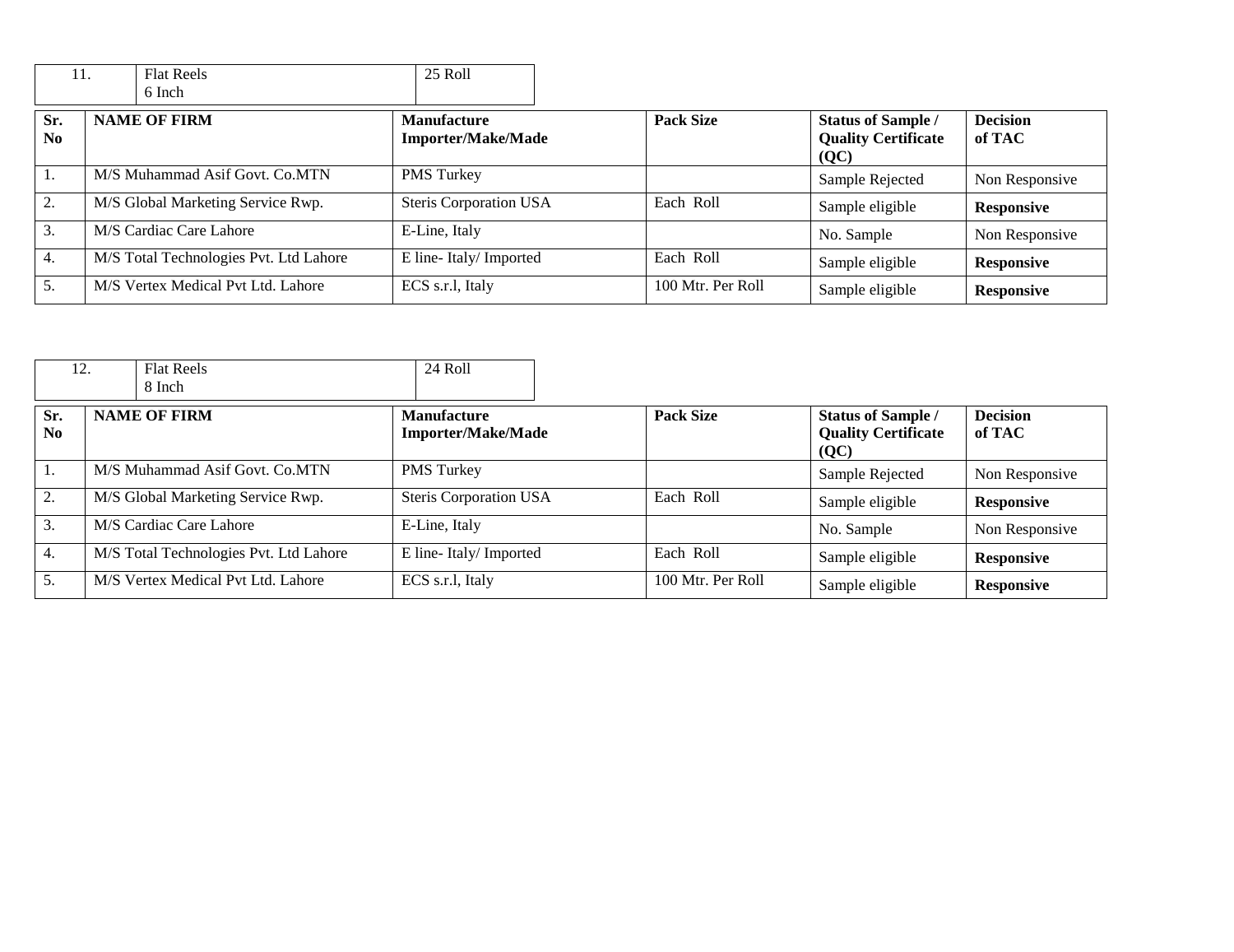| 13.                   | <b>Flat Reels</b><br>10 Inch           | 22 Roll                                         |                   |                                                                 |                           |
|-----------------------|----------------------------------------|-------------------------------------------------|-------------------|-----------------------------------------------------------------|---------------------------|
| Sr.<br>N <sub>0</sub> | <b>NAME OF FIRM</b>                    | <b>Manufacture</b><br><b>Importer/Make/Made</b> | <b>Pack Size</b>  | <b>Status of Sample /</b><br><b>Quality Certificate</b><br>(QC) | <b>Decision</b><br>of TAC |
| 1.                    | M/S Muhammad Asif Govt. Co.MTN         | <b>PMS</b> Turkey                               |                   | Sample Rejected                                                 | Non Responsive            |
| 2.                    | M/S Global Marketing Service Rwp.      | <b>Steris Corporation USA</b>                   | Each Roll         | Sample eligible                                                 | <b>Responsive</b>         |
| 3.                    | M/S Cardiac Care Lahore                | E-Line, Italy                                   |                   | No. Sample                                                      | Non Responsive            |
| $\overline{4}$ .      | M/S Total Technologies Pvt. Ltd Lahore | E line-Italy/Imported                           | Each Roll         | Sample eligible                                                 | <b>Responsive</b>         |
| 5.                    | M/S Vertex Medical Pvt Ltd. Lahore     | ECS s.r.l, Italy                                | 100 Mtr. Per Roll | Sample eligible                                                 | <b>Responsive</b>         |

| 14.                   | <b>Flat Reels</b>                      | 29 Roll                                         |                   |                                                                 |                           |
|-----------------------|----------------------------------------|-------------------------------------------------|-------------------|-----------------------------------------------------------------|---------------------------|
|                       | 12 Inch                                |                                                 |                   |                                                                 |                           |
| Sr.<br>N <sub>0</sub> | <b>NAME OF FIRM</b>                    | <b>Manufacture</b><br><b>Importer/Make/Made</b> | <b>Pack Size</b>  | <b>Status of Sample /</b><br><b>Quality Certificate</b><br>(QC) | <b>Decision</b><br>of TAC |
| 1.                    | M/S Muhammad Asif Govt. Co.MTN         | <b>PMS</b> Turkey                               |                   | Sample Rejected                                                 | Non Responsive            |
| 2.                    | M/S Global Marketing Service Rwp.      | Steris Corporation USA                          | Each Roll         | Sample eligible                                                 | <b>Responsive</b>         |
| 3.                    | M/S Cardiac Care Lahore                | E-Line, Italy                                   |                   | No. Sample                                                      | Non Responsive            |
| 4.                    | M/S Total Technologies Pvt. Ltd Lahore | E line-Italy/Imported                           | Each Roll         | Sample eligible                                                 | <b>Responsive</b>         |
| 5.                    | M/S Vertex Medical Pvt Ltd. Lahore     | ECS s.r.l, Italy                                | 100 Mtr. Per Roll | Sample eligible                                                 | <b>Responsive</b>         |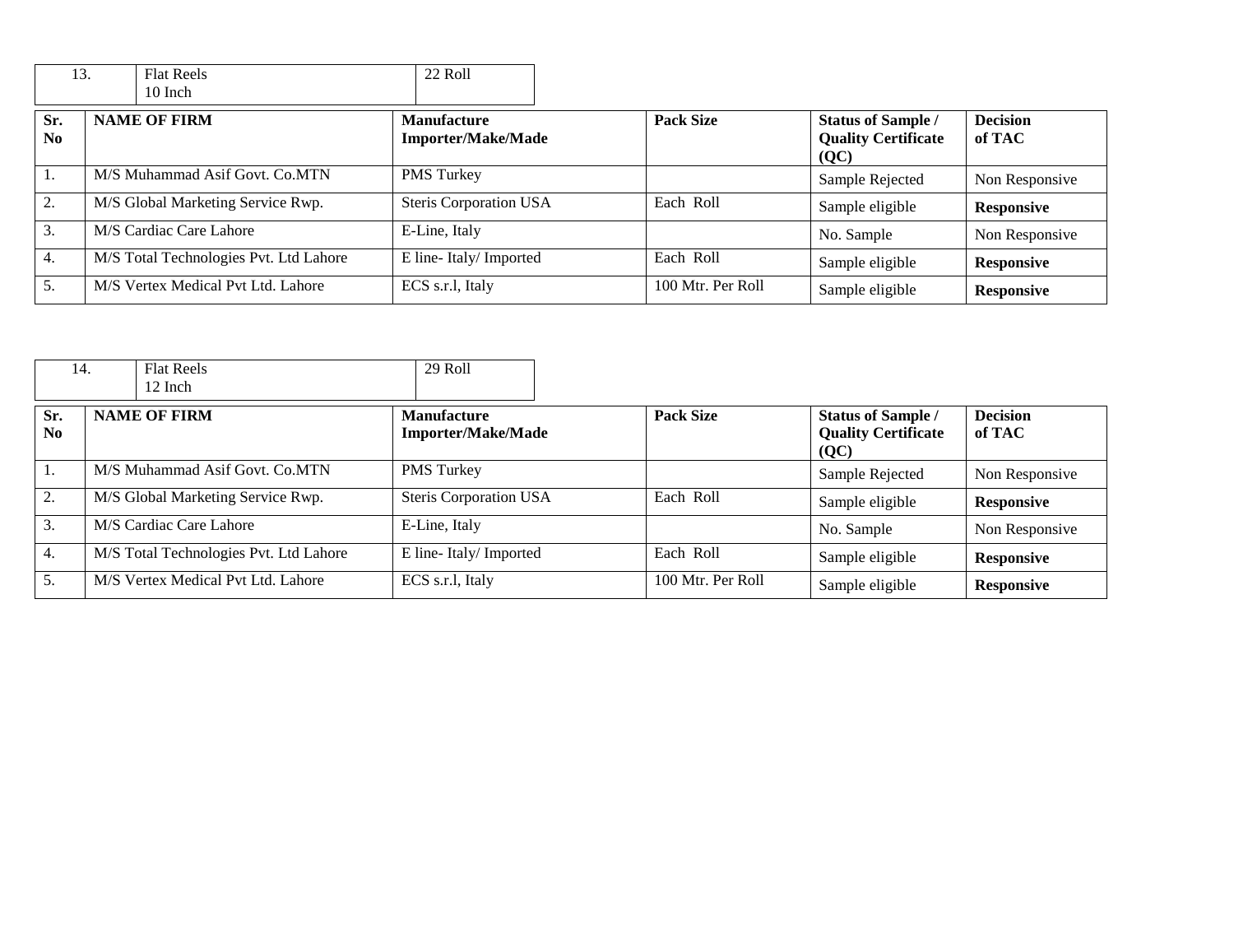| 15.                   |  | Gusseted Reels<br>2 Inch       | 06 Roll                                         |                  |                                                                 |                           |
|-----------------------|--|--------------------------------|-------------------------------------------------|------------------|-----------------------------------------------------------------|---------------------------|
| Sr.<br>N <sub>0</sub> |  | <b>NAME OF FIRM</b>            | <b>Manufacture</b><br><b>Importer/Make/Made</b> | <b>Pack Size</b> | <b>Status of Sample /</b><br><b>Quality Certificate</b><br>(OC) | <b>Decision</b><br>of TAC |
|                       |  | M/S Muhammad Asif Govt. Co.MTN | <b>PMS</b> Turkey                               |                  | Sample Rejected                                                 | Non Responsive            |

| 16.                   | <b>Gusseted Reels</b><br>3 Inch        | 21 Roll                                         |                   |                                                                 |                           |
|-----------------------|----------------------------------------|-------------------------------------------------|-------------------|-----------------------------------------------------------------|---------------------------|
| Sr.<br>N <sub>0</sub> | <b>NAME OF FIRM</b>                    | <b>Manufacture</b><br><b>Importer/Make/Made</b> | <b>Pack Size</b>  | <b>Status of Sample /</b><br><b>Quality Certificate</b><br>(QC) | <b>Decision</b><br>of TAC |
| -1.                   | M/S Muhammad Asif Govt. Co.MTN         | <b>PMS</b> Turkey                               |                   | Sample Rejected                                                 | Non Responsive            |
| 2.                    | M/S Total Technologies Pvt. Ltd Lahore | E line-Italy/Imported                           | Each Roll         | Sample eligible                                                 | <b>Responsive</b>         |
| 3.                    | M/S Vertex Medical Pvt Ltd. Lahore     | ECS s.r.l, Italy                                | 100 Mtr. Per Roll | Sample Rejected                                                 | Non Responsive            |
| 17.                   | Gusseted Reels                         | 22 Roll                                         |                   |                                                                 |                           |

|            |                     | 4 Inch                                 |                                                 |                   |                                                                 |                           |
|------------|---------------------|----------------------------------------|-------------------------------------------------|-------------------|-----------------------------------------------------------------|---------------------------|
| Sr.<br>No. | <b>NAME OF FIRM</b> |                                        | <b>Manufacture</b><br><b>Importer/Make/Made</b> | <b>Pack Size</b>  | <b>Status of Sample /</b><br><b>Quality Certificate</b><br>(QC) | <b>Decision</b><br>of TAC |
| -1.        |                     | M/S Muhammad Asif Govt. Co.MTN         | <b>PMS</b> Turkey                               |                   | Sample Rejected                                                 | Non Responsive            |
| 2.         |                     | M/S Cardiac Care Lahore                | E-Line, Italy                                   |                   | No. Sample                                                      | Non Responsive            |
| 3.         |                     | M/S Total Technologies Pvt. Ltd Lahore | E line-Italy/Imported                           | Each Roll         | Sample eligible                                                 | <b>Responsive</b>         |
| 4.         |                     | M/S Vertex Medical Pvt Ltd. Lahore     | ECS s.r.l, Italy                                | 100 Mtr. Per Roll | Sample Rejected                                                 | Non Responsive            |

| 18.<br><b>Gusseted Reels</b><br>6 Inch |                                        | 31 Roll                                         |                   |                                                                 |                           |
|----------------------------------------|----------------------------------------|-------------------------------------------------|-------------------|-----------------------------------------------------------------|---------------------------|
| Sr.<br>No.                             | <b>NAME OF FIRM</b>                    | <b>Manufacture</b><br><b>Importer/Make/Made</b> | <b>Pack Size</b>  | <b>Status of Sample /</b><br><b>Quality Certificate</b><br>(QC) | <b>Decision</b><br>of TAC |
| -1.                                    | M/S Muhammad Asif Govt. Co.MTN         | <b>PMS</b> Turkey                               |                   | Sample Rejected                                                 | Non Responsive            |
| 2.                                     | M/S Cardiac Care Lahore                | E-Line, Italy                                   |                   | No. Sample                                                      | Non Responsive            |
| $\overline{3}$ .                       | M/S Total Technologies Pvt. Ltd Lahore | E line-Italy/Imported                           | Each Roll         | Sample eligible                                                 | <b>Responsive</b>         |
| 4.                                     | M/S Vertex Medical Pvt Ltd. Lahore     | ECS s.r.l, Italy                                | 100 Mtr. Per Roll | Sample Rejected                                                 | Non Responsive            |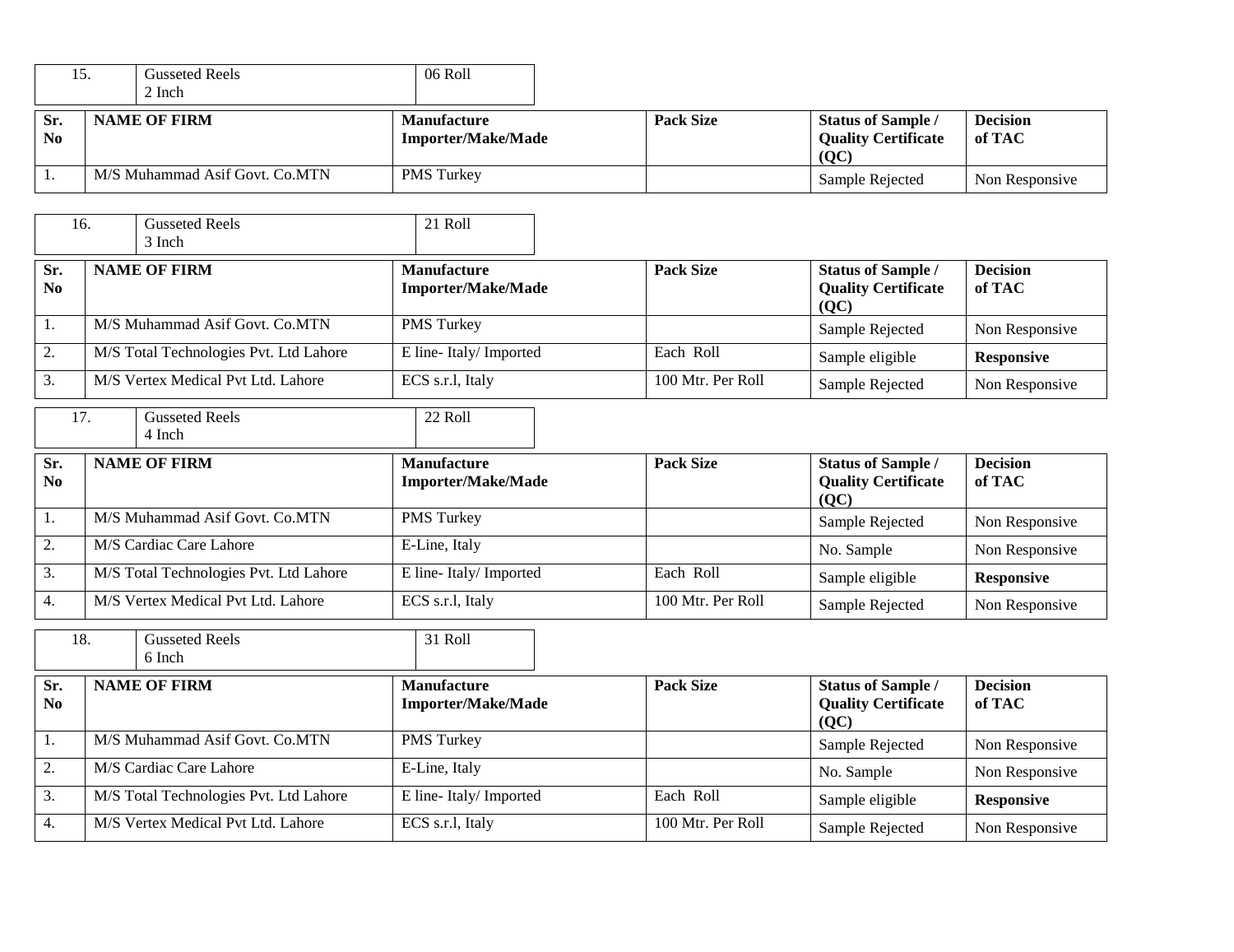| 19.              | <b>Gusseted Reels</b><br>8 Inch        | 31 Roll                                         |                   |                                                                 |                           |
|------------------|----------------------------------------|-------------------------------------------------|-------------------|-----------------------------------------------------------------|---------------------------|
| Sr.<br>No.       | <b>NAME OF FIRM</b>                    | <b>Manufacture</b><br><b>Importer/Make/Made</b> | <b>Pack Size</b>  | <b>Status of Sample /</b><br><b>Quality Certificate</b><br>(QC) | <b>Decision</b><br>of TAC |
| -1.              | M/S Muhammad Asif Govt. Co.MTN         | <b>PMS</b> Turkey                               |                   | Sample Rejected                                                 | Non Responsive            |
| 2.               | M/S Cardiac Care Lahore                | E-Line, Italy                                   |                   | No. Sample                                                      | Non Responsive            |
| $\overline{3}$ . | M/S Total Technologies Pvt. Ltd Lahore | E line-Italy/Imported                           | Each Roll         | Sample eligible                                                 | <b>Responsive</b>         |
| $\overline{4}$ . | M/S Vertex Medical Pvt Ltd. Lahore     | ECS s.r.l, Italy                                | 100 Mtr. Per Roll | Sample Rejected                                                 | Non Responsive            |

| 20.                   | <b>Gusseted Reels</b><br>10 Inch       | 33 Roll                                         |                   |                                                                 |                           |
|-----------------------|----------------------------------------|-------------------------------------------------|-------------------|-----------------------------------------------------------------|---------------------------|
| Sr.<br>N <sub>0</sub> | <b>NAME OF FIRM</b>                    | <b>Manufacture</b><br><b>Importer/Make/Made</b> | <b>Pack Size</b>  | <b>Status of Sample /</b><br><b>Quality Certificate</b><br>(QC) | <b>Decision</b><br>of TAC |
|                       | M/S Muhammad Asif Govt. Co.MTN         | <b>PMS</b> Turkey                               |                   | Sample Rejected                                                 | Non Responsive            |
| 2.                    | M/S Cardiac Care Lahore                | E-Line, Italy                                   |                   | No. Sample                                                      | Non Responsive            |
| 3.                    | M/S Total Technologies Pvt. Ltd Lahore | E line-Italy/Imported                           | Each Roll         | Sample eligible                                                 | <b>Responsive</b>         |
| 4.                    | M/S Vertex Medical Pvt Ltd. Lahore     | ECS s.r.l, Italy                                | 100 Mtr. Per Roll | Sample Rejected                                                 | Non Responsive            |

| 21.        | <b>Gusseted Reels</b><br>12 Inch       | 33 Roll                                         |                   |                                                                 |                           |
|------------|----------------------------------------|-------------------------------------------------|-------------------|-----------------------------------------------------------------|---------------------------|
| Sr.<br>No. | <b>NAME OF FIRM</b>                    | <b>Manufacture</b><br><b>Importer/Make/Made</b> | <b>Pack Size</b>  | <b>Status of Sample /</b><br><b>Quality Certificate</b><br>(QC) | <b>Decision</b><br>of TAC |
|            | M/S Muhammad Asif Govt. Co.MTN         | <b>PMS</b> Turkey                               |                   | Sample Rejected                                                 | Non Responsive            |
| 2.         | M/S Total Technologies Pvt. Ltd Lahore | E line-Italy/Imported                           | Each Roll         | Sample eligible                                                 | <b>Responsive</b>         |
| 3.         | M/S Vertex Medical Pvt Ltd. Lahore     | ECS s.r.l, Italy                                | 100 Mtr. Per Roll | Sample Rejected                                                 | Non Responsive            |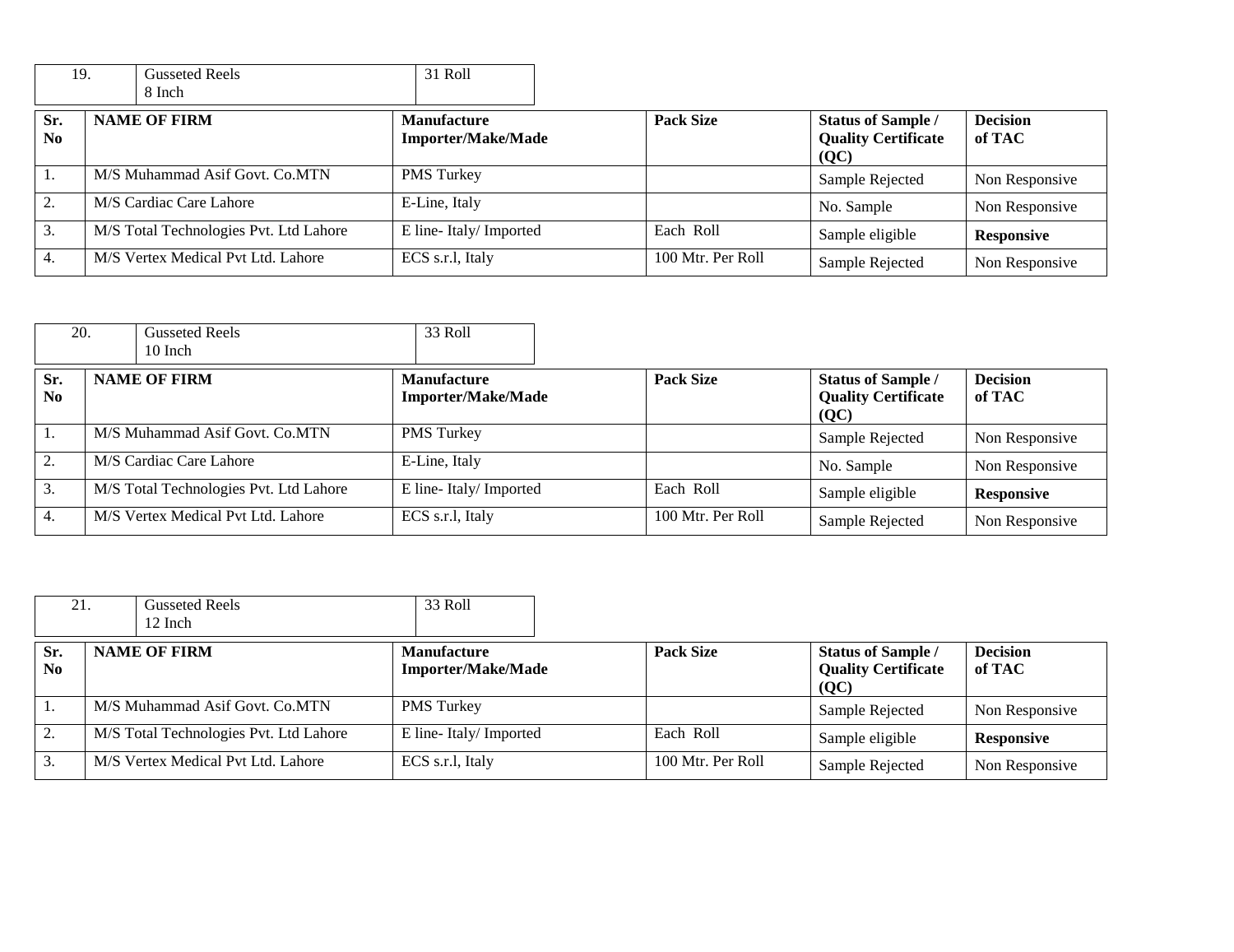| 22.<br>Lead Free Auto Clave Tape<br>For Steam |                                        | $196$ nos                                       |                  |                                                                 |                           |
|-----------------------------------------------|----------------------------------------|-------------------------------------------------|------------------|-----------------------------------------------------------------|---------------------------|
| Sr.<br>N <sub>0</sub>                         | <b>NAME OF FIRM</b>                    | <b>Manufacture</b><br><b>Importer/Make/Made</b> | <b>Pack Size</b> | <b>Status of Sample /</b><br><b>Quality Certificate</b><br>(QC) | <b>Decision</b><br>of TAC |
| 1.                                            | M/S Mediland Pakistan Ltd. LHR         | Getinge Infection Control, USA                  | Each             | Sample Rejected                                                 | Non Responsive            |
| 2.                                            | M/S Global Marketing Service Rwp.      | <b>Steris Corporation USA</b>                   | 48 Rolls         | Sample eligible                                                 | <b>Responsive</b>         |
| 3.                                            | M/S Cardiac Care Lahore                | E-Line, Italy                                   |                  | Sample Rejected                                                 | Non Responsive            |
| 4.                                            | M/S Total Technologies Pvt. Ltd Lahore | Cantech-Canada/Imported                         | Box of 48        | Sample eligible                                                 | <b>Responsive</b>         |
| 5.                                            | M/S Vertex Medical Pvt Ltd. Lahore     | ECS s.r.l, Italy                                | 18mmx55merter    | Sample Rejected                                                 | Non Responsive            |

| 23. | Auto Clave Tape | 03 roll |
|-----|-----------------|---------|
|     | (Formaldehyde)  |         |
|     | $(Class-1)$     |         |

| Sr.<br><b>No</b> | <b>NAME OF FIRM</b> | <b>Manufacture</b><br><b>Importer/Make/Made</b> | <b>Pack Size</b> | <b>Status of Sample /</b><br><b>Ouality Certificate</b><br>(OC) | <b>Decision</b><br>of TAC |
|------------------|---------------------|-------------------------------------------------|------------------|-----------------------------------------------------------------|---------------------------|
| . .              | No. firm quoted     |                                                 |                  |                                                                 |                           |

| 24. | Refill pack adhesive indicator strip for | 850 indicator |
|-----|------------------------------------------|---------------|
|     | bowie dick simulator.                    |               |
|     | $(250 \text{ indicator/box})$            |               |

| Sr.       | <b>NAME OF FIRM</b>                    | <b>Manufacture</b>           | <b>Pack Size</b> | <b>Status of Sample /</b>  | <b>Decision</b>   |
|-----------|----------------------------------------|------------------------------|------------------|----------------------------|-------------------|
| No        |                                        | <b>Importer/Make/Made</b>    |                  | <b>Quality Certificate</b> | of TAC            |
|           |                                        |                              |                  | (QC)                       |                   |
|           | M/S Mebro International Karachi        | Brand: Chemdye PCD-A-3.5Y    | 250 Strips       |                            |                   |
|           |                                        | Mfg: Terragene Argentina     |                  | Sample eligible            | <b>Responsive</b> |
|           |                                        | Importer: Uniprom Healthcare |                  |                            |                   |
| $\bigcap$ | M/S Cardiac Care Lahore                | Crosstec, SPS Medical USA    |                  | Sample Rejected            | Non Responsive    |
| 3.        | M/S Total Technologies Pvt. Ltd Lahore | gke- Germany                 | Box of $100$     | Sample eligible            | <b>Responsive</b> |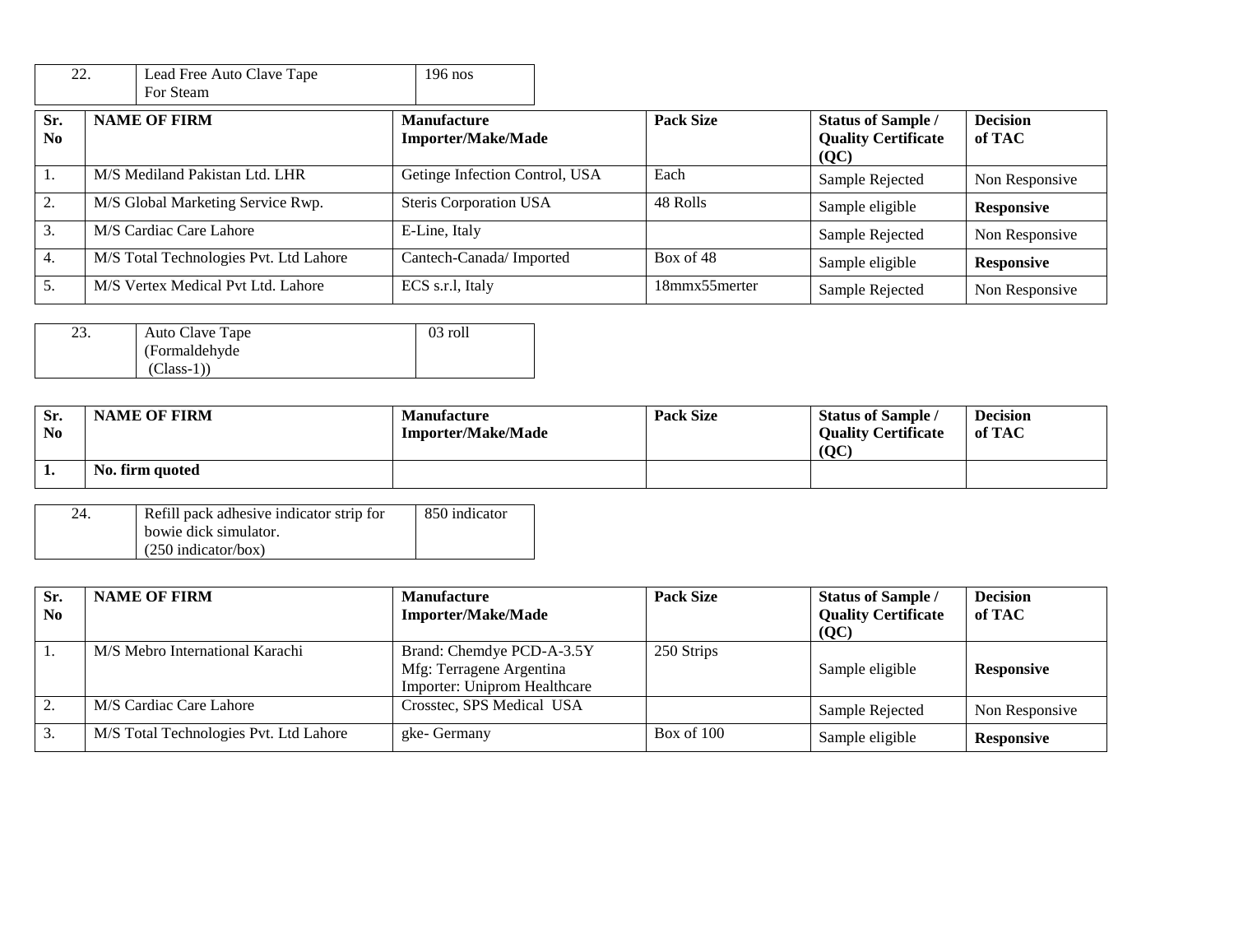| 25. | Refill pack adhesive indicator strip for | $09$ box |
|-----|------------------------------------------|----------|
|     | batch monitoring system                  |          |
|     | $(250 \text{ indicator/box})$            |          |
|     | Compatible with PCD Gke Germany          |          |

| Sr.<br>N <sub>0</sub> | <b>NAME OF FIRM</b>                    | <b>Manufacture</b><br><b>Importer/Make/Made</b>                                       | <b>Pack Size</b> | <b>Status of Sample /</b><br><b>Quality Certificate</b><br>(QC) | <b>Decision</b><br>of TAC                           |
|-----------------------|----------------------------------------|---------------------------------------------------------------------------------------|------------------|-----------------------------------------------------------------|-----------------------------------------------------|
| 1.                    | M/S Mebro International Karachi        | Brand: Chemdye PCD-A-3.5Y<br>Mfg: Terragene Argentina<br>Importer: Uniprom Healthcare | 250 Strips       | Sample eligible                                                 | <b>Responsive</b>                                   |
| 2.                    | M/S Global Marketing Service Rwp.      | <b>Steris Corporation USA</b>                                                         | 200 per box      | Sample eligible                                                 | S. Responsive<br>with condition<br>donation PCD Kit |
| 3.                    | M/S Cardiac Care Lahore                | Crosstec, SPS Medical USA                                                             |                  | Sample Rejected                                                 | Non Responsive                                      |
| 4.                    | M/S Total Technologies Pvt. Ltd Lahore | gke-Germany                                                                           | Box of $500$     | Sample eligible                                                 | <b>Responsive</b>                                   |

| 26.                   | WD 40               | $42$ nos                                        |                  |                                                                 |                           |
|-----------------------|---------------------|-------------------------------------------------|------------------|-----------------------------------------------------------------|---------------------------|
| Sr.<br>N <sub>0</sub> | <b>NAME OF FIRM</b> | <b>Manufacture</b><br><b>Importer/Make/Made</b> | <b>Pack Size</b> | <b>Status of Sample /</b><br><b>Quality Certificate</b><br>(QC) | <b>Decision</b><br>of TAC |
|                       | No. firm quoted     |                                                 |                  |                                                                 |                           |

| $\sim$<br>$\sim\,$ . | Biological Indicators for Steam<br>(Box of 100)<br>Compatible with PCD Gke Germany | $10 \text{ box}$ |
|----------------------|------------------------------------------------------------------------------------|------------------|
|                      | <b>PCD</b>                                                                         |                  |

| Sr.            | <b>NAME OF FIRM</b>                    | <b>Manufacture</b>            | <b>Pack Size</b> | <b>Status of Sample /</b>  | <b>Decision</b>                                                |
|----------------|----------------------------------------|-------------------------------|------------------|----------------------------|----------------------------------------------------------------|
| N <sub>0</sub> |                                        | <b>Importer/Make/Made</b>     |                  | <b>Quality Certificate</b> | of TAC                                                         |
|                |                                        |                               |                  | (QC)                       |                                                                |
|                | M/S Mebro International Karachi        | Brand: Binova BT-20           | 100 Ampoules     | Sample Rejected            | Non Responsive                                                 |
|                |                                        | Mfg: Terragene Argentina      |                  |                            |                                                                |
|                |                                        | Importer: Terragene Argentina |                  |                            |                                                                |
| 2.             | M/S Global Marketing Service Rwp.      | <b>Steris Corporation USA</b> | $100$ per box    | Sample eligible            | S. Responsive<br>with condition<br>donation rapid<br>incubator |
| 3.             | M/S Cardiac Care Lahore                | Crosstec, SPS Medical, USA    |                  | Sample Rejected            | Non Responsive                                                 |
| 4.             | M/S Total Technologies Pvt. Ltd Lahore | gke-Germany                   | Box of $100$     | Sample Rejected            | Non Responsive                                                 |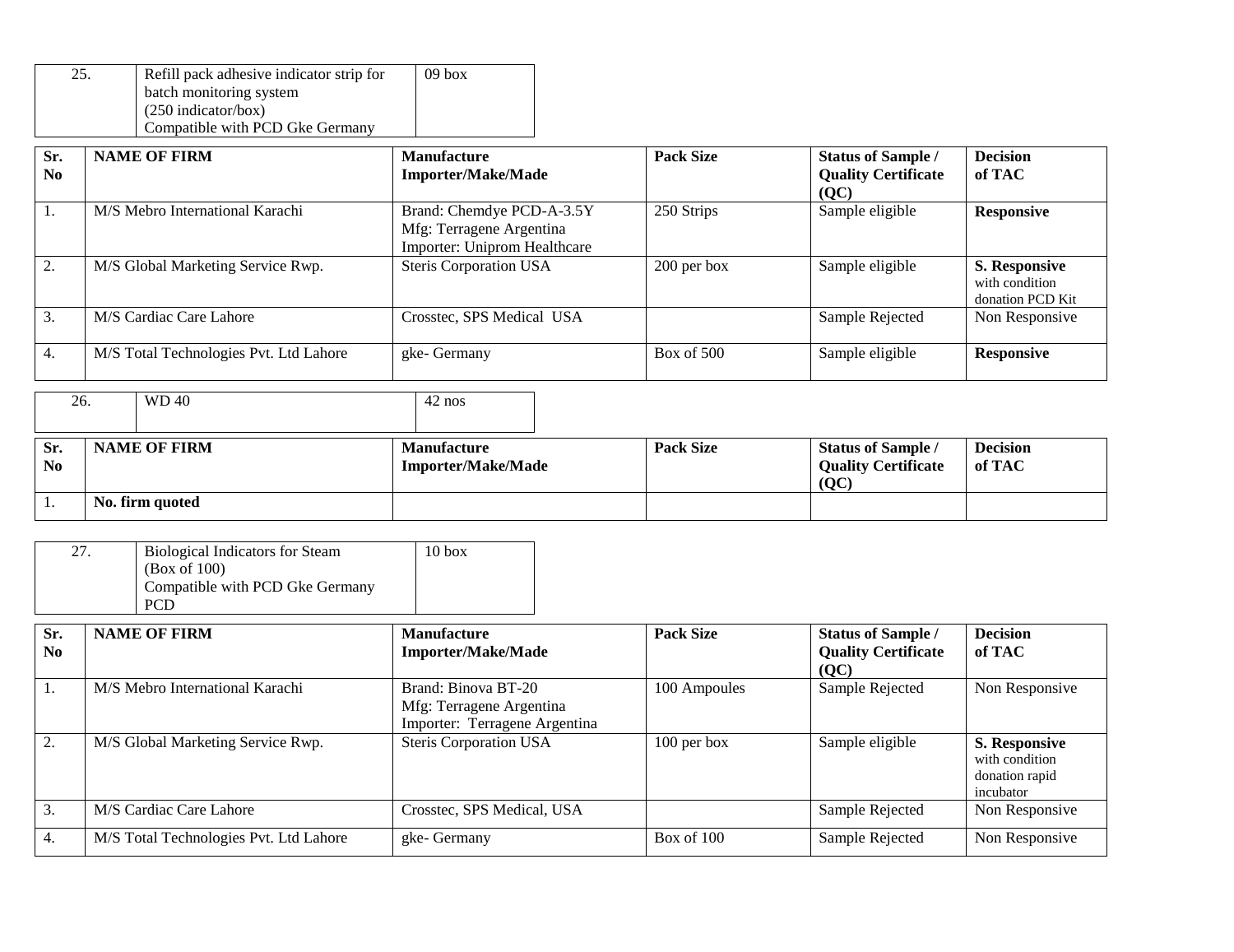| 28. | Double adhesive 3 line labels with process indicator for steam | 118 Roll |
|-----|----------------------------------------------------------------|----------|
|     | (Roll of 750 labels)                                           |          |
|     | Compatible with Gke Germany labling gun.                       |          |

| Sr.<br>N <sub>0</sub> |                                        | <b>NAME OF FIRM</b>                                                                                                                                  | <b>Manufacture</b><br><b>Importer/Make/Made</b> | <b>Pack Size</b>   | <b>Status of Sample /</b><br><b>Quality Certificate</b><br>(QC) | <b>Decision</b><br>of TAC |
|-----------------------|----------------------------------------|------------------------------------------------------------------------------------------------------------------------------------------------------|-------------------------------------------------|--------------------|-----------------------------------------------------------------|---------------------------|
|                       | M/S Total Technologies Pvt. Ltd Lahore |                                                                                                                                                      | gke-Germany                                     | Roll of 750 Lables | Sample eligible                                                 | <b>Responsive</b>         |
| 29.                   |                                        | High Level Disinfectant for Manual instrument Disinfection<br>(Based on paracetic acid with integrated activator)<br>ENI/ISO standards<br>CE marking |                                                 | 30 Can of 5 ltr    |                                                                 |                           |

• Expiry date 14 to 21 days after activation with daily self life monitory strips.

| Sr.      | <b>NAME OF FIRM</b>                    | <b>Manufacture</b>             | <b>Pack Size</b> | <b>Status of Sample /</b>  | <b>Decision</b>   |
|----------|----------------------------------------|--------------------------------|------------------|----------------------------|-------------------|
| $\bf No$ |                                        | <b>Importer/Make/Made</b>      |                  | <b>Quality Certificate</b> | of TAC            |
|          |                                        |                                |                  | (OC)                       |                   |
|          | M/S Mebro International Karachi        | <b>Brand: Perastel</b>         | 05 Liter Cane    | Sample eligible            | <b>Responsive</b> |
|          |                                        | Mfg: Tristel Solutions Ltd. UK |                  |                            |                   |
|          |                                        | Importer: Uniprom Healthcare   |                  |                            |                   |
|          | M/S Meezan International Jhelum        | Actosed hp ready               |                  | No. Sample                 | Non Responsive    |
|          | M/S Total Technologies Pvt. Ltd Lahore | Borer Chemie, Switzerland      | 05 Liter Cane    | Sample eligible            | <b>Responsive</b> |
|          |                                        |                                |                  |                            |                   |

| 30. | High level Disinfectant For Automated endoscope reprocessors (Ready to use) | 24 cane of 5 litters |
|-----|-----------------------------------------------------------------------------|----------------------|
|     | (Based on Hydogen peroxideor paracetic acid/OPA with integrated activator   |                      |
|     | ENI/ISO standards / CE marking                                              |                      |
|     | <b>Sterilient</b>                                                           |                      |
|     | Ready to use (minimum14 days expiry after activation)                       |                      |
|     | Each cane should be with 14 validation strips for monitoring.               |                      |
|     | Non foaming)                                                                |                      |

| Sr.            | <b>NAME OF FIRM</b>                    | <b>Manufacture</b>             | <b>Pack Size</b> | <b>Status of Sample /</b>  | <b>Decision</b>   |
|----------------|----------------------------------------|--------------------------------|------------------|----------------------------|-------------------|
| N <sub>0</sub> |                                        | <b>Importer/Make/Made</b>      |                  | <b>Quality Certificate</b> | of TAC            |
|                |                                        |                                |                  | (QC)                       |                   |
|                | M/S Mebro International Karachi        | Brand: Perastel                | 05 Liter cane    | Sample eligible            | <b>Responsive</b> |
|                |                                        | Mfg: Tristel Solutions Ltd. UK |                  |                            |                   |
|                |                                        | Importer: Uniprom Healthcare   |                  |                            |                   |
|                | M/S Global Marketing Service Rwp.      | <b>Steris Corporation USA</b>  | 04 Liter         | Sample eligible            | <b>Responsive</b> |
|                |                                        |                                |                  |                            |                   |
| 3.             | M/S Meezan International Jhelum        | Actosed hp ready               |                  | No. Sample                 | Non Responsive    |
|                |                                        |                                |                  |                            |                   |
| 4.             | M/S Total Technologies Pvt. Ltd Lahore | Borer Chemie, Switzerland      | 05 Liter Cane    | Sample eligible            | <b>Responsive</b> |
|                |                                        |                                |                  |                            |                   |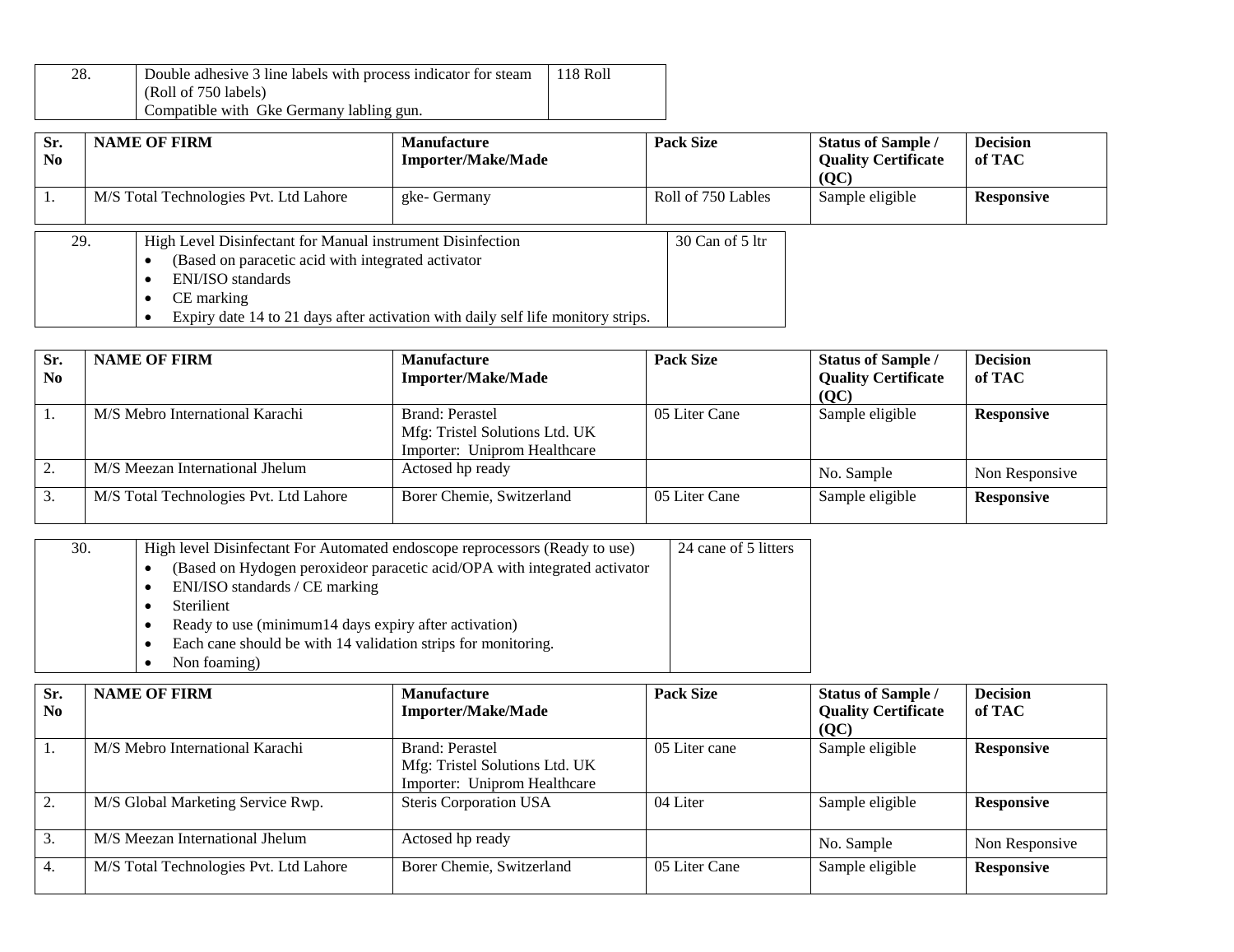| 31. |   | High level disinfectant for instrument (Concentrated)                      | 480 litter |
|-----|---|----------------------------------------------------------------------------|------------|
|     |   | (Based on Hydrogen peroxideor paracetic acid/OPA with integrated activator |            |
|     | ٠ | ENI/ISO standards                                                          |            |
|     | ٠ | Self life after activation must be 14 days.                                |            |
|     |   | CE marking                                                                 |            |
|     |   | Each cane should be with 14 validation strips for monitoring.              |            |
|     |   | Non Foaming                                                                |            |
|     |   | Sterilient                                                                 |            |
|     |   | (Bectricidal, fungscidal, viruscidal, Sporicidal)                          |            |

| Sr.<br>$\bf N_0$ | <b>NAME OF FIRM</b>                    | <b>Manufacture</b><br><b>Importer/Make/Made</b>                                  | <b>Pack Size</b> | <b>Status of Sample /</b><br><b>Quality Certificate</b><br>(QC) | <b>Decision</b><br>of TAC |
|------------------|----------------------------------------|----------------------------------------------------------------------------------|------------------|-----------------------------------------------------------------|---------------------------|
|                  | M/S Mebro International Karachi        | Brand: Amity Paa5<br>Mfg: Amity international UK<br>Importer: Uniprom Healthcare |                  | Sample eligible                                                 | <b>Responsive</b>         |
| $\gamma$         | M/S Global Marketing Service Rwp.      | <b>Steris Corporation USA</b>                                                    | 04 Liter         | Sample Rejected                                                 | Non Responsive            |
| 3.               | M/S Meezan International Jhelum        | <b>Actosed PA</b>                                                                |                  | Sample eligible                                                 | <b>Responsive</b>         |
|                  | M/S Total Technologies Pvt. Ltd Lahore | Borer Chemie, Switzerland                                                        | 05 Liter Cane    | Sample eligible                                                 | <b>Responsive</b>         |

| 32. | Surface disinfectant                  | 480 litter |
|-----|---------------------------------------|------------|
|     | (Concentrated)                        |            |
|     | For Critical Areas (OT, ICU)          |            |
|     | (Bectricidal, fungscidal, viruscidal, |            |
|     | Sporicidal)                           |            |

| Sr.            | <b>NAME OF FIRM</b>                | <b>Manufacture</b>            | <b>Pack Size</b>      | <b>Status of Sample /</b>  | <b>Decision</b>   |
|----------------|------------------------------------|-------------------------------|-----------------------|----------------------------|-------------------|
| N <sub>0</sub> |                                    | <b>Importer/Make/Made</b>     |                       | <b>Quality Certificate</b> | of TAC            |
|                |                                    |                               |                       | (QC)                       |                   |
|                | M/S Mebro International Karachi    | Brand: Distel                 | Per Liter Self dosing | Sample eligible            | <b>Responsive</b> |
|                |                                    | Mfg: Tristel Solution Ltd. UK | bottle                |                            |                   |
|                |                                    | Importer: Uniprom Healthcare  |                       |                            |                   |
| 2.             | M/S Modern Medical Instruments MTN | Schumacher Germany            | 500 Liter Solution    | Sample eligible            | <b>Responsive</b> |
|                |                                    | <b>Ultrasol Active makes</b>  |                       |                            |                   |
| 3.             | M/S Global Marketing Service Rwp.  | <b>Steris Corporation USA</b> | 04 Gal                | Sample Rejected            | Non Responsive    |
| 4.             | M/S Meezan International Jhelum    | Actoanid flache               |                       | Sample eligible            | <b>Responsive</b> |
|                |                                    |                               |                       |                            |                   |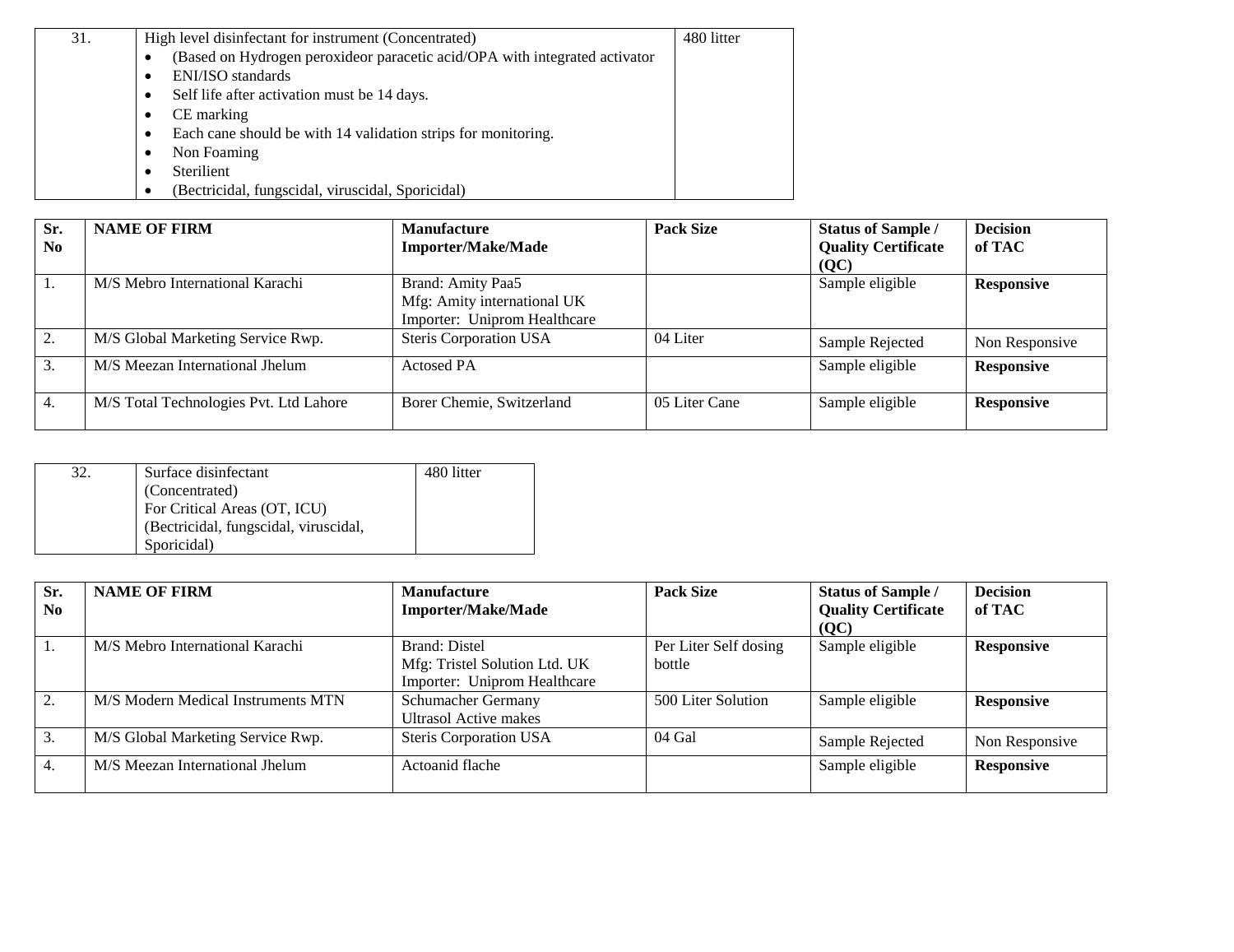| Manual Detergent for cleaning of | $\frac{1}{26}$ cane of 5 ltr |
|----------------------------------|------------------------------|
| instruments & surfaces           |                              |
| (Neutral Detergent)              |                              |

| Sr.      | <b>NAME OF FIRM</b>                    | <b>Manufacture</b>            | <b>Pack Size</b> | <b>Status of Sample /</b>  | <b>Decision</b>   |
|----------|----------------------------------------|-------------------------------|------------------|----------------------------|-------------------|
| $\bf No$ |                                        | <b>Importer/Make/Made</b>     |                  | <b>Quality Certificate</b> | of TAC            |
|          |                                        |                               |                  | (QC)                       |                   |
|          | M/S Mebro International Karachi        | Brand: Liquizime              | 04 Liter Cane    | Sample eligible            | <b>Responsive</b> |
|          |                                        | Mfg: Ruhof Corp USA           |                  |                            |                   |
|          |                                        | Importer: Uniprom Healthcare  |                  |                            |                   |
| 2.       | M/S Global Marketing Service Rwp.      | <b>Steris Corporation USA</b> | 04 Gal           | Sample eligible            | <b>Responsive</b> |
| 3.       | M/S Meezan International Jhelum        | Actoclean flussig             |                  | Sample eligible            | <b>Responsive</b> |
| 4.       | M/S Total Technologies Pvt. Ltd Lahore | Borer Chemie, Switzerland     | 05 Liter Cane    | Sample eligible            | <b>Responsive</b> |

| 34. | Formaldehyde 1 bottle of 2 % | 24 litters |
|-----|------------------------------|------------|
|     | formaldehyde                 |            |
|     | (Sterilization Solution)     |            |

| Sr.            | <b>NAME OF FIRM</b> | <b>Manufacture</b>        | <b>Pack Size</b> | <b>Status of Sample /</b>  | <b>Decision</b> |
|----------------|---------------------|---------------------------|------------------|----------------------------|-----------------|
| N <sub>0</sub> |                     | <b>Importer/Make/Made</b> |                  | <b>Quality Certificate</b> | of TAC          |
|                |                     |                           |                  | (OC)                       |                 |
| . .            | No. firm quoted     |                           |                  |                            |                 |

| 35. | Medical safety gloves                     | 170 pairs |
|-----|-------------------------------------------|-----------|
|     | (Long cuff/full sleave, Latex free, Sharp |           |
|     | resistance                                |           |
|     | For Decontamination Area                  |           |
|     | Autoclave able will be preferred          |           |

| Sr.            | <b>NAME OF FIRM</b> | <b>Manufacture</b>        | <b>Pack Size</b> | <b>Status of Sample /</b>  | <b>Decision</b> |
|----------------|---------------------|---------------------------|------------------|----------------------------|-----------------|
| N <sub>0</sub> |                     | <b>Importer/Make/Made</b> |                  | <b>Quality Certificate</b> | of TAC          |
|                |                     |                           |                  | (OC)                       |                 |
|                | No. firm quoted     |                           |                  |                            |                 |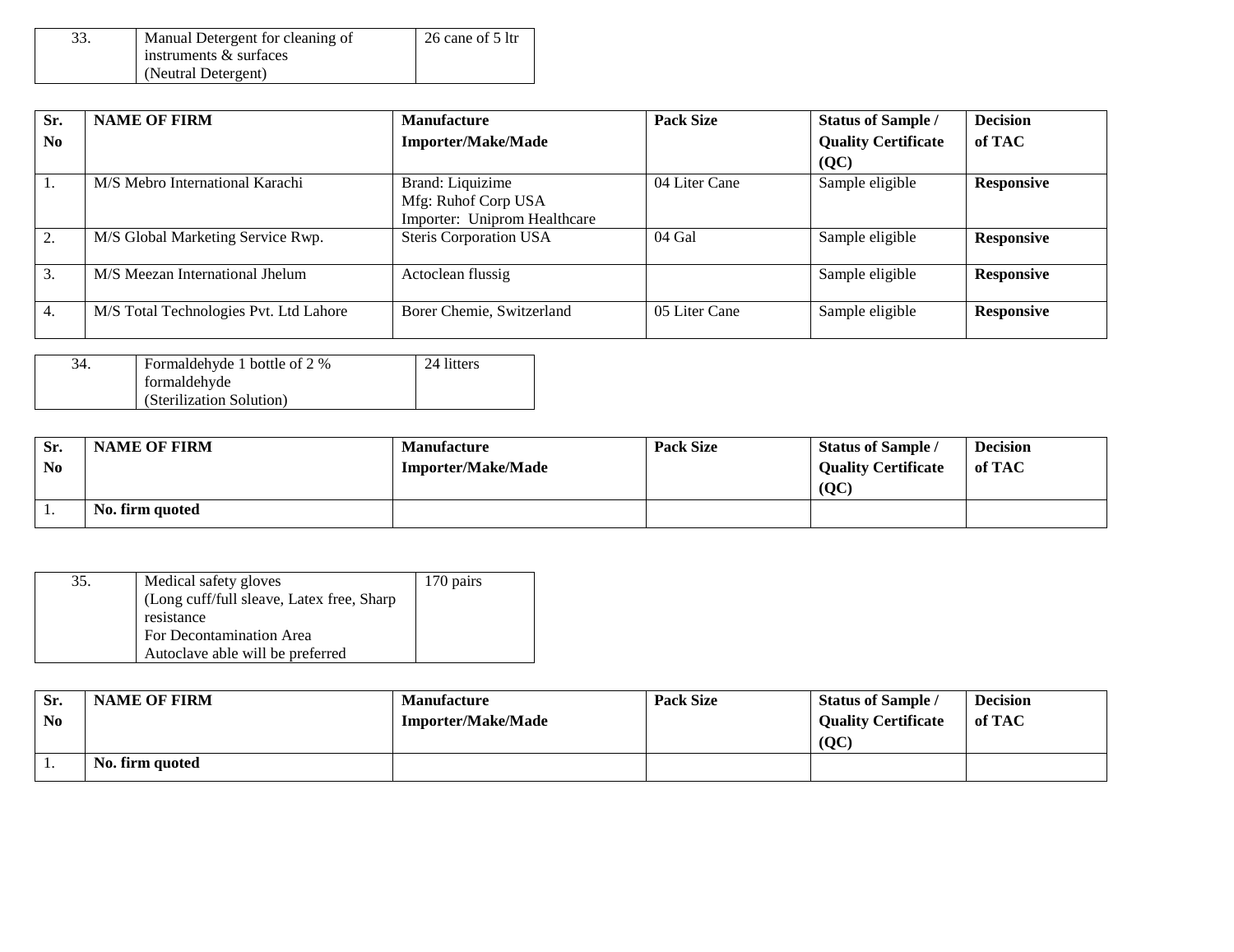| 36. | <b>SUPERIOR FACE PROTECTION /face shield</b>                                                 | 700 nos |
|-----|----------------------------------------------------------------------------------------------|---------|
|     | (High quality • Shields can be used for longer periods*                                      |         |
|     | • Superior anti-fog properties on both sides of the shield •                                 |         |
|     | Wide elastic band provides additional comfort • Meets OSHA Blood Borne Pathogen Regulation • |         |
|     | • FDA 510K registered preferred.                                                             |         |
|     | • Latex Free)                                                                                |         |
|     | Preferred autoclave able                                                                     |         |

| Sr.            | <b>NAME OF FIRM</b>                    | <b>Manufacture</b>        | <b>Pack Size</b> | <b>Status of Sample /</b>  | <b>Decision</b>   |
|----------------|----------------------------------------|---------------------------|------------------|----------------------------|-------------------|
| N <sub>0</sub> |                                        | <b>Importer/Make/Made</b> |                  | <b>Quality Certificate</b> | of TAC            |
|                |                                        |                           |                  | (QC)                       |                   |
|                | M/S Modern Medical Instruments MTN     | UK                        |                  | NO. Sample                 | Non Responsive    |
|                | M/S Total Technologies Pvt. Ltd Lahore | Batrik/Surgmed            | Each             | Sample eligible            | <b>Responsive</b> |

| 37. | Disposable gown<br>(Sterile, Water resistant) | $700$ nos |
|-----|-----------------------------------------------|-----------|
|     |                                               |           |

| Sr.            | <b>NAME OF FIRM</b> | <b>Manufacture</b>        | <b>Pack Size</b> | <b>Status of Sample /</b>  | <b>Decision</b> |
|----------------|---------------------|---------------------------|------------------|----------------------------|-----------------|
| N <sub>0</sub> |                     | <b>Importer/Make/Made</b> |                  | <b>Quality Certificate</b> | of TAC          |
|                |                     |                           |                  | (OC)                       |                 |
|                | No. firm Quoted     |                           |                  |                            |                 |

| 38. | Hydrogen per oxide solution with ascorbic acid/silver nitrate for curative treatment.                                          | cane of 5      |
|-----|--------------------------------------------------------------------------------------------------------------------------------|----------------|
|     | . Sporicidal<br>(Ready to use solution 12% hydrogen per oxide and 30 ppm silver nitrate. (Bectricidal, fungscidal, viruscidal, | litter<br>/can |
|     | Compatible with nocolyse fumigation machine                                                                                    |                |

| -Sr.<br>No | <b>NAME OF FIRM</b>                    | <b>Manufacture</b><br><b>Importer/Make/Made</b> | <b>Pack Size</b> | <b>Status of Sample /</b><br><b>Ouality Certificate</b><br>(OC) | <b>Decision</b><br>of TAC |
|------------|----------------------------------------|-------------------------------------------------|------------------|-----------------------------------------------------------------|---------------------------|
|            | M/S Total Technologies Pvt. Ltd Lahore | Nocolyse Oneshot<br>(Oxypharm-France)           | Can of 05 Liter  | Sample eligible                                                 | <b>Responsive</b>         |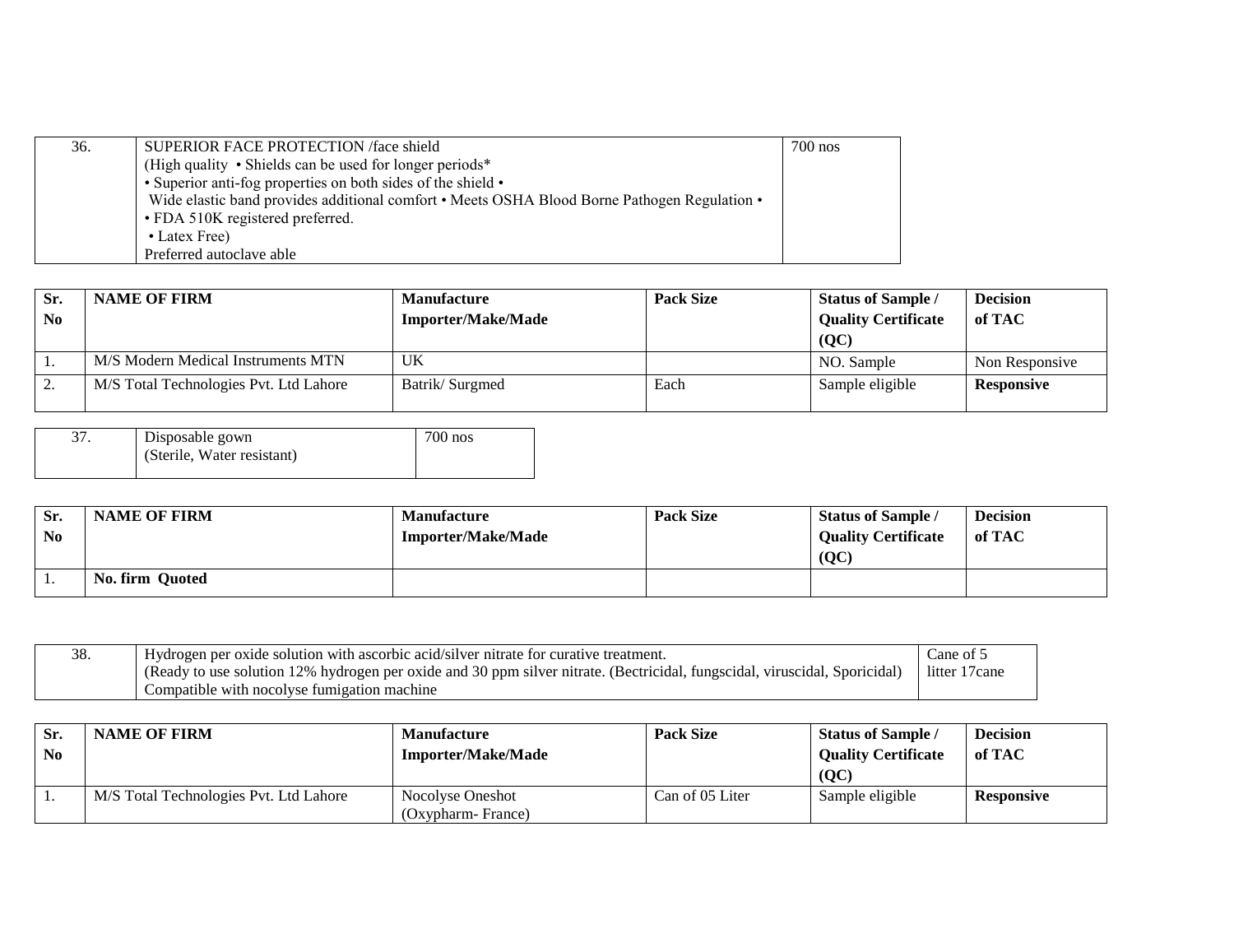| 39. | Hydrogen per oxide solution with ascorbic acid/silver nitrate for curative treatment.                                      | Cane of 5<br>∖ Ifr |
|-----|----------------------------------------------------------------------------------------------------------------------------|--------------------|
|     | (Ready to use solution 12% hydrogen per oxide and 30 ppm silver nitrate. (Bectricidal, fungscidal, viruscidal, Sporicidal) | 15 cane            |
|     | For fumigation                                                                                                             |                    |

| Sr.<br>N <sub>0</sub> | <b>NAME OF FIRM</b>                    | <b>Manufacture</b><br><b>Importer/Make/Made</b> | <b>Pack Size</b> | <b>Status of Sample /</b><br><b>Quality Certificate</b><br>(OC) | <b>Decision</b><br>of TAC |
|-----------------------|----------------------------------------|-------------------------------------------------|------------------|-----------------------------------------------------------------|---------------------------|
|                       | M/S Total Technologies Pvt. Ltd Lahore | Nocolyse Oneshot<br>(Oxypharm-France)           | Can of 05 Liter  | Sample eligible                                                 | <b>Responsive</b>         |

| 40. | Hydrogen per oxide solution with ascorbic acid/silver nitrate for preventive treatment.                                  | ane of 5 Itri |
|-----|--------------------------------------------------------------------------------------------------------------------------|---------------|
|     | For fumigation                                                                                                           | cane د        |
|     | Ready to use solution 6% hydrogen per oxide and 30 ppm silver nitrate. (Bectricidal, fungscidal, viruscidal, sporicidal) |               |

| Sr.       | <b>NAME OF FIRM</b>                    | <b>Manufacture</b>        | <b>Pack Size</b> | <b>Status of Sample /</b>  | <b>Decision</b>   |
|-----------|----------------------------------------|---------------------------|------------------|----------------------------|-------------------|
| $\bf N_0$ |                                        | <b>Importer/Make/Made</b> |                  | <b>Quality Certificate</b> | of TAC            |
|           |                                        |                           |                  | (OC)                       |                   |
|           | M/S Total Technologies Pvt. Ltd Lahore | Nocolyse Oneshot          | Can of 05 Liter  | Sample eligible            | <b>Responsive</b> |
|           |                                        | (Oxypharm-France)         |                  |                            |                   |

| Gas kit for steam sterilizer                                            | $08$ nos |
|-------------------------------------------------------------------------|----------|
| (Steam sterilizer MMM Group designed standard EN 13445 type KOM6612-2v- |          |
| N                                                                       |          |

| Sr.<br>N <sub>0</sub> | <b>NAME OF FIRM</b>                    | <b>Manufacture</b><br><b>Importer/Make/Made</b> | <b>Pack Size</b> | <b>Status of Sample /</b><br><b>Quality Certificate</b><br>(OC) | <b>Decision</b><br>of TAC |
|-----------------------|----------------------------------------|-------------------------------------------------|------------------|-----------------------------------------------------------------|---------------------------|
|                       | M/S Total Technologies Pvt. Ltd Lahore | MMM Group, Germany                              | Each             | Sample eligible                                                 | <b>Responsive</b>         |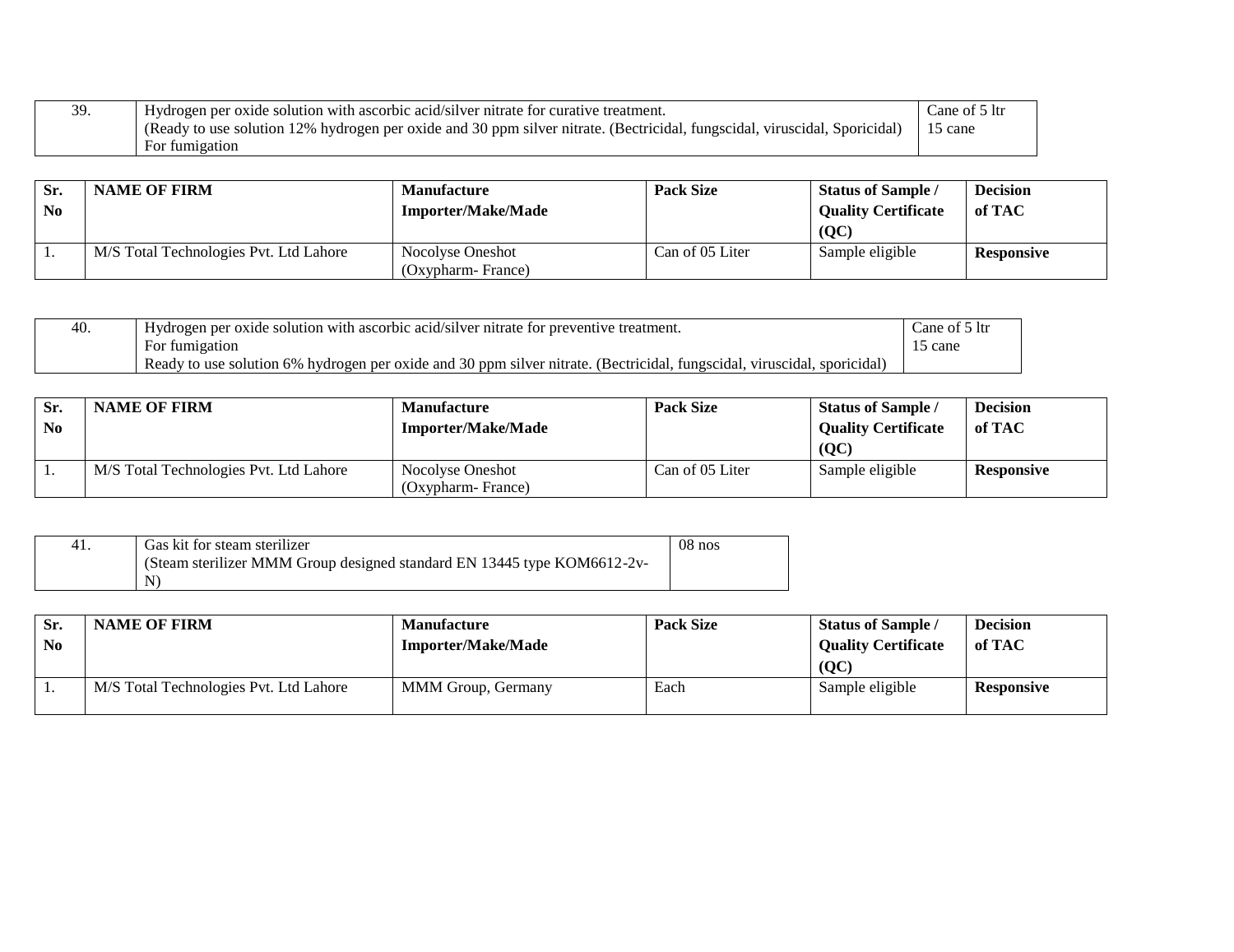| $\sqrt{2}$<br>т∠. | ---<br>meter<br> | no<br>-<br>- --- |
|-------------------|------------------|------------------|
|-------------------|------------------|------------------|

| Sr.            | <b>NAME OF FIRM</b> | Manufacture               | <b>Pack Size</b> | <b>Status of Sample /</b>  | <b>Decision</b> |
|----------------|---------------------|---------------------------|------------------|----------------------------|-----------------|
| N <sub>0</sub> |                     | <b>Importer/Make/Made</b> |                  | <b>Quality Certificate</b> | of TAC          |
|                |                     |                           |                  | (QC)                       |                 |
|                | No. firm Quoted     |                           |                  |                            |                 |

| $\sim$<br>т., | Hardness meter | no |
|---------------|----------------|----|
|               |                |    |

| Sr. | <b>NAME OF FIRM</b> | <b>Manufacture</b>        | <b>Pack Size</b> | <b>Status of Sample /</b>  | <b>Decision</b> |
|-----|---------------------|---------------------------|------------------|----------------------------|-----------------|
| No  |                     | <b>Importer/Make/Made</b> |                  | <b>Quality Certificate</b> | of TAC          |
|     |                     |                           |                  | (QC)                       |                 |
|     | No. firm Quoted     |                           |                  |                            |                 |

| 44. | TDS Meter | 01<br>no |
|-----|-----------|----------|
|     |           |          |

| Sr.            | <b>NAME OF FIRM</b> | <b>Manufacture</b>        | <b>Pack Size</b> | <b>Status of Sample /</b>  | <b>Decision</b> |
|----------------|---------------------|---------------------------|------------------|----------------------------|-----------------|
| N <sub>0</sub> |                     | <b>Importer/Make/Made</b> |                  | <b>Quality Certificate</b> | of TAC          |
|                |                     |                           |                  | (QC)                       |                 |
|                | No. firm Quoted     |                           |                  |                            |                 |

| 45. | <b>Conductivity Meter</b> | $01$ no |
|-----|---------------------------|---------|
|     |                           |         |

| Sr.            | <b>NAME OF FIRM</b> | <b>Manufacture</b>        | <b>Pack Size</b> | <b>Status of Sample /</b>  | <b>Decision</b> |
|----------------|---------------------|---------------------------|------------------|----------------------------|-----------------|
| N <sub>0</sub> |                     | <b>Importer/Make/Made</b> |                  | <b>Quality Certificate</b> | of TAC          |
|                |                     |                           |                  | [OC]                       |                 |
|                | No. firm Quoted     |                           |                  |                            |                 |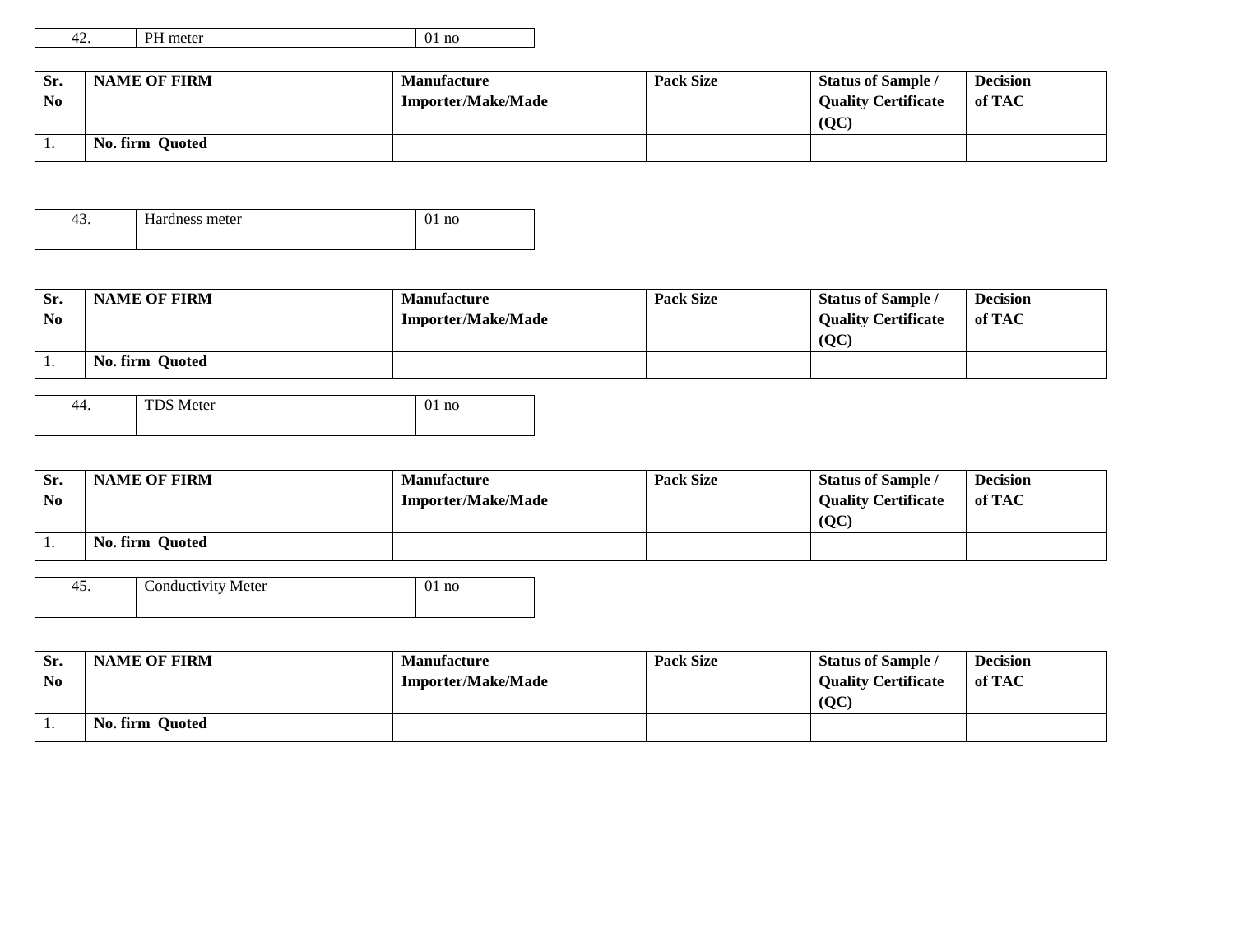| 46. | Hand dry machine | $05$ nos |
|-----|------------------|----------|
|     |                  |          |

| Sr.            | <b>NAME OF FIRM</b> | <b>Manufacture</b>        | <b>Pack Size</b> | <b>Status of Sample /</b>  | <b>Decision</b> |
|----------------|---------------------|---------------------------|------------------|----------------------------|-----------------|
| N <sub>0</sub> |                     | <b>Importer/Make/Made</b> |                  | <b>Quality Certificate</b> | of TAC          |
|                |                     |                           |                  | (OC)                       |                 |
|                | No. firm Quoted     |                           |                  |                            |                 |

| 47. | Incubator for BI                                 | $03$ nos |
|-----|--------------------------------------------------|----------|
|     | (Incubation time not exceed to 2-4 hrs)          |          |
|     | Incubator for Multi programme 37 <sup>o</sup> C- |          |
|     | $55^{\circ}$ C for digital monitoring)           |          |

| Sr.<br>N <sub>0</sub> | <b>NAME OF FIRM</b>                    | <b>Manufacture</b><br><b>Importer/Make/Made</b> | <b>Pack Size</b> | <b>Status of Sample /</b><br><b>Quality Certificate</b><br>(QC) | <b>Decision</b><br>of TAC                                                        |
|-----------------------|----------------------------------------|-------------------------------------------------|------------------|-----------------------------------------------------------------|----------------------------------------------------------------------------------|
|                       | M/S Mediland Pakistan Ltd. LHR         | Getinge Infection Control, USA                  | Each             | Sample Rejected                                                 | Non Responsive                                                                   |
| 2.                    | M/S Global Marketing Service Rwp.      | Steris Corporation USA                          | Each             | Sample eligible                                                 | <b>Responsive</b><br>If donation not<br>required this items<br>Reference item 27 |
| 3.                    | M/S Total Technologies Pvt. Ltd Lahore | gke-Germany                                     | Each             | Sample eligible                                                 | <b>Responsive</b>                                                                |

| 48.                   | APT Cleaning monitoring device with<br>complete kits | $02$ nos                                        |                  |                                                         |                           |
|-----------------------|------------------------------------------------------|-------------------------------------------------|------------------|---------------------------------------------------------|---------------------------|
| Sr.<br>N <sub>0</sub> | <b>NAME OF FIRM</b>                                  | <b>Manufacture</b><br><b>Importer/Make/Made</b> | <b>Pack Size</b> | <b>Status of Sample /</b><br><b>Quality Certificate</b> | <b>Decision</b><br>of TAC |
|                       |                                                      |                                                 |                  | (QC)                                                    |                           |
|                       | M/S Total Technologies Pvt. Ltd Lahore               |                                                 | Each             | Sample eligible                                         | <b>Responsive</b>         |
|                       |                                                      |                                                 | Box of $100$     |                                                         |                           |

| 49.             | <i>FlexiPumpIndependent Flushing System</i><br>with all accessories | $01$ no                                         |                  |                                                                 |                           |
|-----------------|---------------------------------------------------------------------|-------------------------------------------------|------------------|-----------------------------------------------------------------|---------------------------|
| Sr.<br>$\bf No$ | <b>NAME OF FIRM</b>                                                 | <b>Manufacture</b><br><b>Importer/Make/Made</b> | <b>Pack Size</b> | <b>Status of Sample /</b><br><b>Quality Certificate</b><br>(QC) | <b>Decision</b><br>of TAC |
|                 | No. firm Quoted                                                     |                                                 |                  |                                                                 |                           |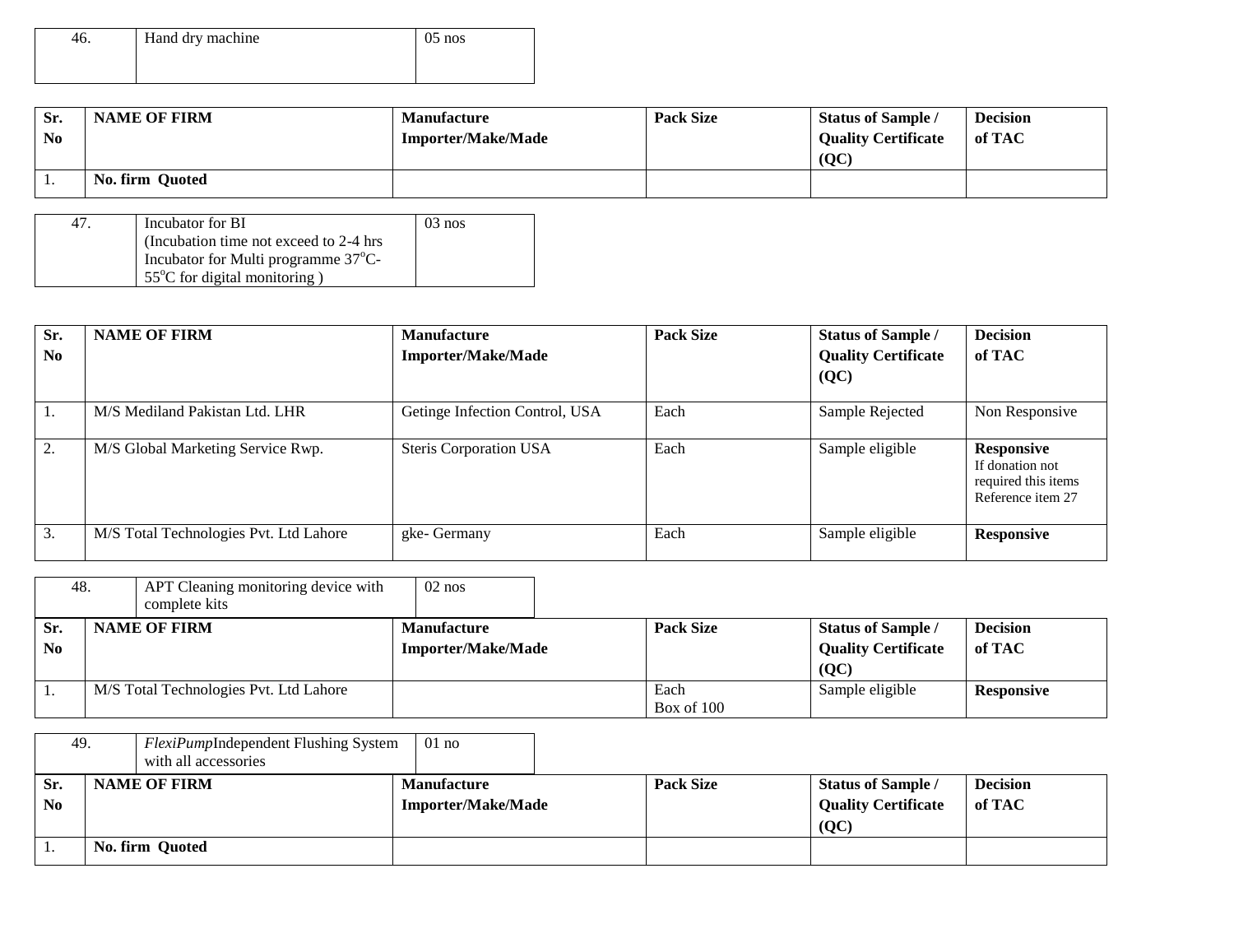| 50. | Lubripen for instrument Lubrication                                                                                                                                                                                                                                                                                                                                                                                                                                                                                                                                                                                                      | $36$ nos |
|-----|------------------------------------------------------------------------------------------------------------------------------------------------------------------------------------------------------------------------------------------------------------------------------------------------------------------------------------------------------------------------------------------------------------------------------------------------------------------------------------------------------------------------------------------------------------------------------------------------------------------------------------------|----------|
|     | (instrument oil, suitable for steam and hot air sterilization $\blacksquare$ precise dosed without spraying $\blacksquare$ physiologically safe $\blacksquare$ odourless $\blacksquare$ colourless $\blacksquare$<br>steam permeable <b>E</b> temperature stability up to $260^{\circ}$ C <b>E</b> silicone-free <b>E</b> leaves no residuals on the instrument surfaces <b>E</b> provides an excellent<br>corrosion and oxidation protection $\blacksquare$ meets the requirements of DAB, LFGB, FDA and USDA (H1) $\blacksquare$ 7 mm stainless steel tip, inner diameter<br>$0.8$ mm $\blacksquare$ pen contents 12 ml or 1,000 drops |          |

| Sr.            | <b>NAME OF FIRM</b>               | <b>Manufacture</b>        | <b>Pack Size</b> | <b>Status of Sample /</b>  | <b>Decision</b> |
|----------------|-----------------------------------|---------------------------|------------------|----------------------------|-----------------|
| N <sub>0</sub> |                                   | <b>Importer/Make/Made</b> |                  | <b>Quality Certificate</b> | of TAC          |
|                |                                   |                           |                  | (QC)                       |                 |
|                | M/S Global Marketing Service Rwp. | Steris Corporation USA    | 4 Gal            | Sample Rejected            | Non Responsive  |

| 51. | Polyvinyle sheet                    | Estimated area (120 ft X 35 ft=4200 square ft) |
|-----|-------------------------------------|------------------------------------------------|
|     | For cssd flooring Area              |                                                |
|     | <b>Bactrial Resistance</b>          |                                                |
|     | <b>Abrasion Resistance</b>          |                                                |
|     | Slip resistance                     |                                                |
|     | Ease of radioactive decontamination |                                                |
|     | Non hazardous                       |                                                |
|     | Gause 2.0 mm                        |                                                |
|     | Tile size $300x300$ or $608x608$ mm |                                                |

| Sr.<br>N <sub>0</sub> | <b>NAME OF FIRM</b> | <b>Manufacture</b><br><b>Importer/Make/Made</b> | <b>Pack Size</b> | <b>Status of Sample /</b><br><b>Quality Certificate</b><br>$\overline{Q}C$ | <b>Decision</b><br>of TAC |
|-----------------------|---------------------|-------------------------------------------------|------------------|----------------------------------------------------------------------------|---------------------------|
|                       | No. firm Quoted     |                                                 |                  |                                                                            |                           |

| 52. | <b>Sterilization marker</b>                | $48$ nos |
|-----|--------------------------------------------|----------|
|     | immediately dry, waterproof, lightproof,   |          |
|     | resistant to atmospheric action, heat-     |          |
|     | resistant, and acid-resistant. No chemical |          |
|     | or toxic substances are released during    |          |
|     | use. marking withstands sterilization by   |          |
|     | steam, EO and FO.                          |          |

| Sr.            | <b>NAME OF FIRM</b> | <b>Manufacture</b>        | <b>Pack Size</b> | <b>Status of Sample /</b>  | <b>Decision</b> |
|----------------|---------------------|---------------------------|------------------|----------------------------|-----------------|
| N <sub>0</sub> |                     | <b>Importer/Make/Made</b> |                  | <b>Quality Certificate</b> | of TAC          |
|                |                     |                           |                  | (OC)                       |                 |
|                | No. firm Quoted     |                           |                  |                            |                 |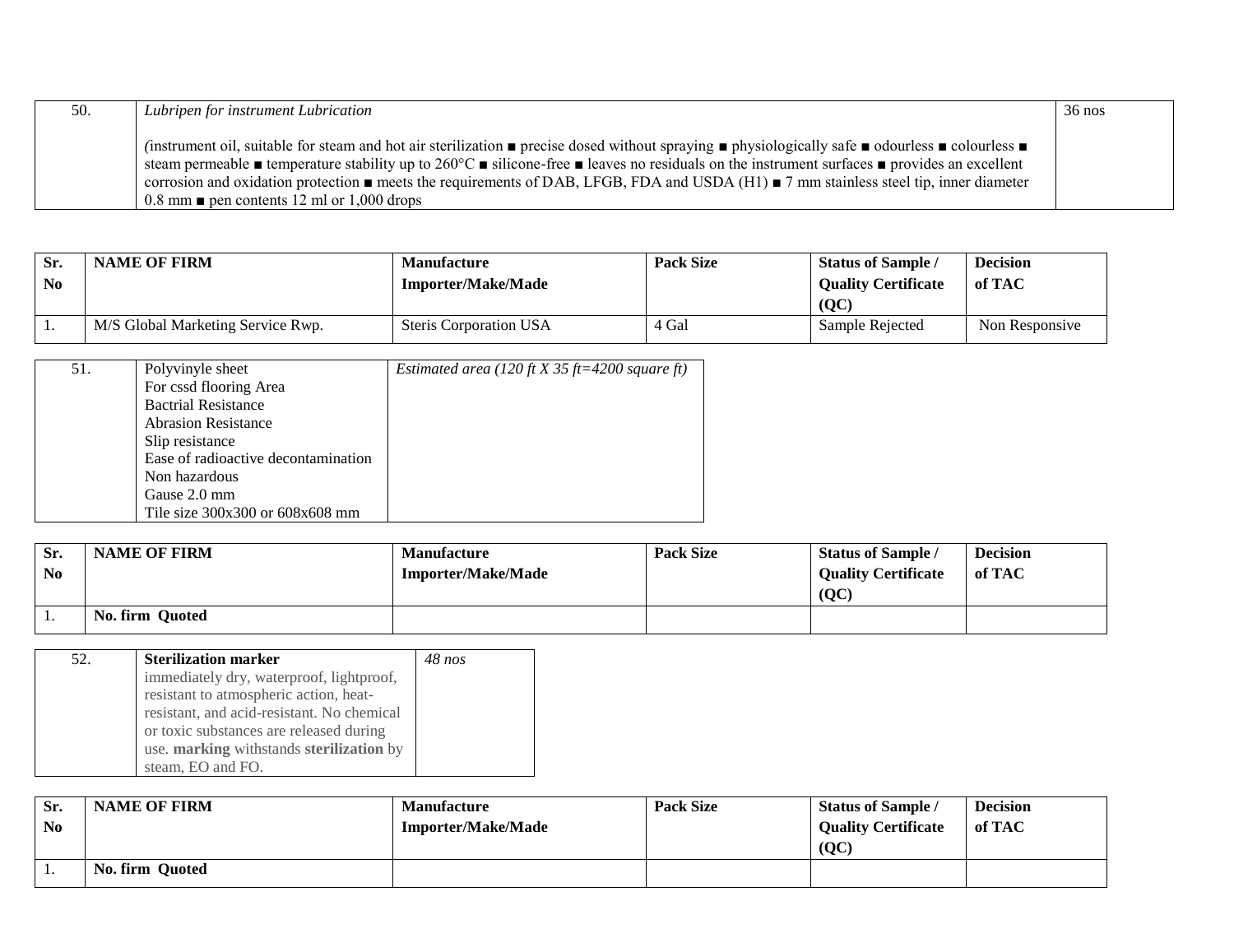| 52<br>JJ. | ETO Cylinder Steris | $24$ nos |
|-----------|---------------------|----------|
|           |                     |          |

| Sr.<br>N <sub>0</sub> | <b>NAME OF FIRM</b> | <b>Manufacture</b><br><b>Importer/Make/Made</b> | <b>Pack Size</b> | <b>Status of Sample /</b><br><b>Quality Certificate</b><br>(OC) | <b>Decision</b><br>of TAC |
|-----------------------|---------------------|-------------------------------------------------|------------------|-----------------------------------------------------------------|---------------------------|
|                       | No. firm Quoted     |                                                 |                  |                                                                 |                           |

| 54. | ETO Cartridge for 3M | $500$ nos |
|-----|----------------------|-----------|
|     |                      |           |

| Sr.            | <b>NAME OF FIRM</b> | <b>Manufacture</b>        | <b>Pack Size</b> | <b>Status of Sample /</b>  | <b>Decision</b> |
|----------------|---------------------|---------------------------|------------------|----------------------------|-----------------|
| N <sub>0</sub> |                     | <b>Importer/Make/Made</b> |                  | <b>Quality Certificate</b> | of TAC          |
|                |                     |                           |                  | (OC)                       |                 |
|                | No. firm Quoted     |                           |                  |                            |                 |

| 55. | Cutting Device for Packing Reals Cutting | $02$ nos |
|-----|------------------------------------------|----------|
|     | <b>Special Steel</b>                     |          |
|     | Width 870mm                              |          |
|     | Hight 425 mm                             |          |
|     | Depth 400                                |          |
|     | Roller diameter 300                      |          |
|     | Cutting length 750mm                     |          |

| Sr.            | <b>NAME OF FIRM</b>                    | <b>Manufacture</b>        | <b>Pack Size</b> | <b>Status of Sample /</b>  | <b>Decision</b>   |
|----------------|----------------------------------------|---------------------------|------------------|----------------------------|-------------------|
| N <sub>0</sub> |                                        | <b>Importer/Make/Made</b> |                  | <b>Quality Certificate</b> | of TAC            |
|                |                                        |                           |                  | (OC)                       |                   |
|                | M/S Total Technologies Pvt. Ltd Lahore | Hawo- Germany             | Nos.             | Sample eligible            | <b>Responsive</b> |
|                |                                        |                           |                  |                            |                   |

| 56. | Steam Chemical Indicator Adhesive | 34600 |
|-----|-----------------------------------|-------|
|     | Class <sub>5</sub>                |       |

| Sr.       | <b>NAME OF FIRM</b>                    | <b>Manufacture</b>            | <b>Pack Size</b>       | <b>Status of Sample /</b>  | <b>Decision</b>   |
|-----------|----------------------------------------|-------------------------------|------------------------|----------------------------|-------------------|
| $\bf N_0$ |                                        | <b>Importer/Make/Made</b>     |                        | <b>Quality Certificate</b> | of TAC            |
|           |                                        |                               |                        | (QC)                       |                   |
|           | M/S Modern Medical Instruments MTN     | Italy, Euro Clinical Service  | 250 Pcs.               | Sample Rejected            | Non Responsive    |
|           | M/S Global Marketing Service Rwp.      | <b>Steris Corporation USA</b> | 200 Pcs.               | Sample Rejected            | Non Responsive    |
|           | M/S Total Technologies Pvt. Ltd Lahore | gke- Germany                  | Box of 3200 Indicators | Sample eligible            | <b>Responsive</b> |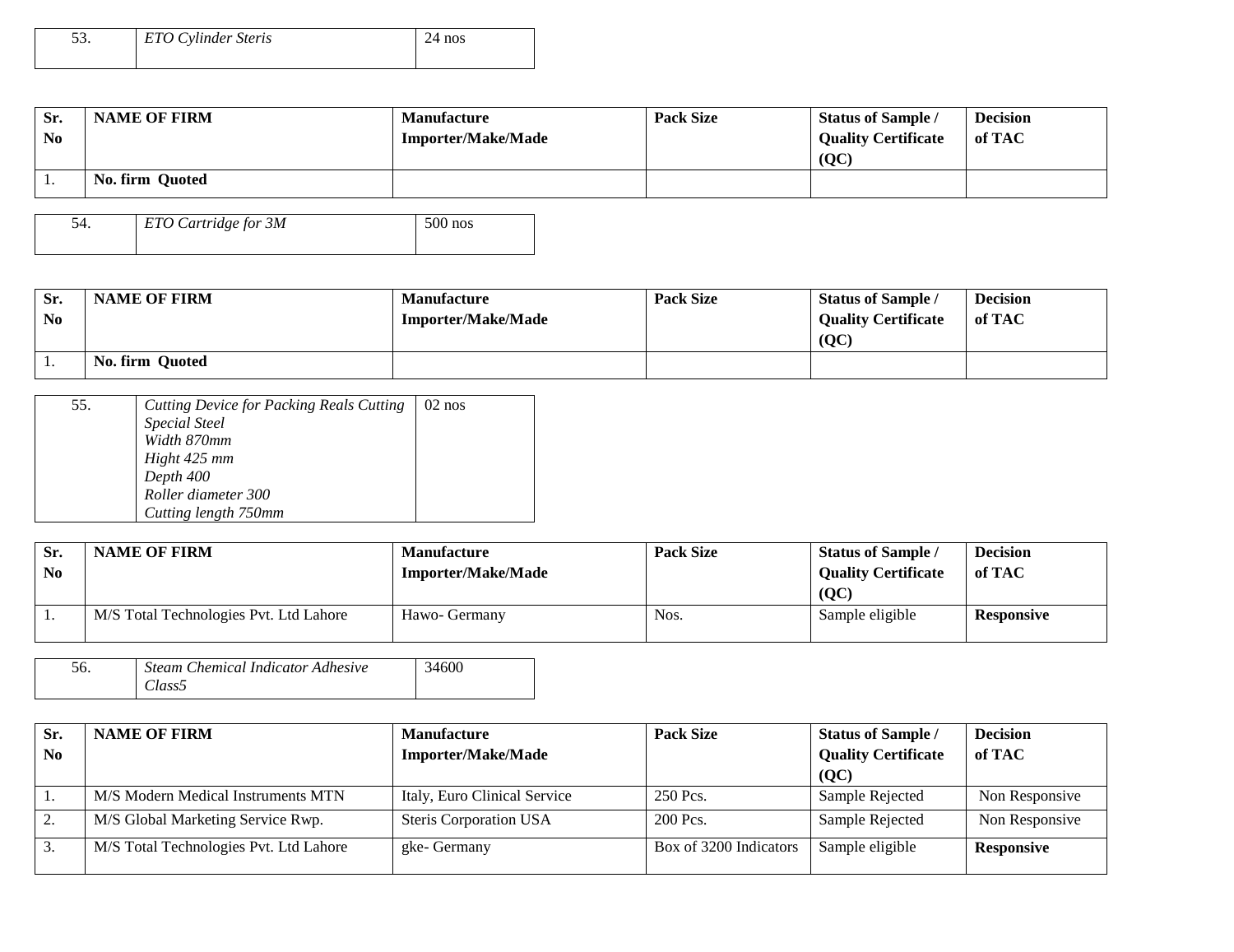| 57<br>. ا ر | Manual Labeling Gun | $04$ nos |
|-------------|---------------------|----------|
|             | 3 line labling gun  |          |

| Sr.            | <b>NAME OF FIRM</b>                    | <b>Manufacture</b>        | <b>Pack Size</b> | <b>Status of Sample /</b>  | <b>Decision</b>   |
|----------------|----------------------------------------|---------------------------|------------------|----------------------------|-------------------|
| $\mathbf{N_0}$ |                                        | <b>Importer/Make/Made</b> |                  | <b>Ouality Certificate</b> | of TAC            |
|                |                                        |                           |                  | (OC)                       |                   |
|                | M/S Total Technologies Pvt. Ltd Lahore | gke- Germany              | Each             | Sample eligible            | <b>Responsive</b> |
|                |                                        |                           |                  |                            |                   |

| 58. | Adhesive Indicators for Washer | 04 large pack |
|-----|--------------------------------|---------------|
|     | Disinfectors                   |               |
|     | Level 2                        |               |
|     | 320 single indicator/box       |               |

| Sr.                    | <b>NAME OF FIRM</b>                    | <b>Manufacture</b>        | <b>Pack Size</b> | <b>Status of Sample /</b>  | <b>Decision</b>   |
|------------------------|----------------------------------------|---------------------------|------------------|----------------------------|-------------------|
| $\mathbf{N}\mathbf{0}$ |                                        | <b>Importer/Make/Made</b> |                  | <b>Quality Certificate</b> | of TAC            |
|                        |                                        |                           |                  | (OC)                       |                   |
|                        | M/S Total Technologies Pvt. Ltd Lahore | gke- Germany              | Large Pack       | Sample eligible            | <b>Responsive</b> |
|                        |                                        |                           | (Pack of 320)    |                            |                   |

| 59.            | Adhesive Indicators for Washer         | 04 large pack             |                      |                            |                   |
|----------------|----------------------------------------|---------------------------|----------------------|----------------------------|-------------------|
|                | <b>Disinfectors</b>                    |                           |                      |                            |                   |
|                | Level 3                                |                           |                      |                            |                   |
|                | 320 single indicator/box               |                           |                      |                            |                   |
| Sr.            | <b>NAME OF FIRM</b>                    | <b>Manufacture</b>        | <b>Pack Size</b>     | <b>Status of Sample /</b>  | <b>Decision</b>   |
| N <sub>0</sub> |                                        | <b>Importer/Make/Made</b> |                      | <b>Quality Certificate</b> | of TAC            |
|                |                                        |                           |                      | (QC)                       |                   |
|                | M/S Total Technologies Pvt. Ltd Lahore | gke- Germany              | Box of 160 indicator | Sample eligible            | <b>Responsive</b> |
|                |                                        |                           |                      |                            |                   |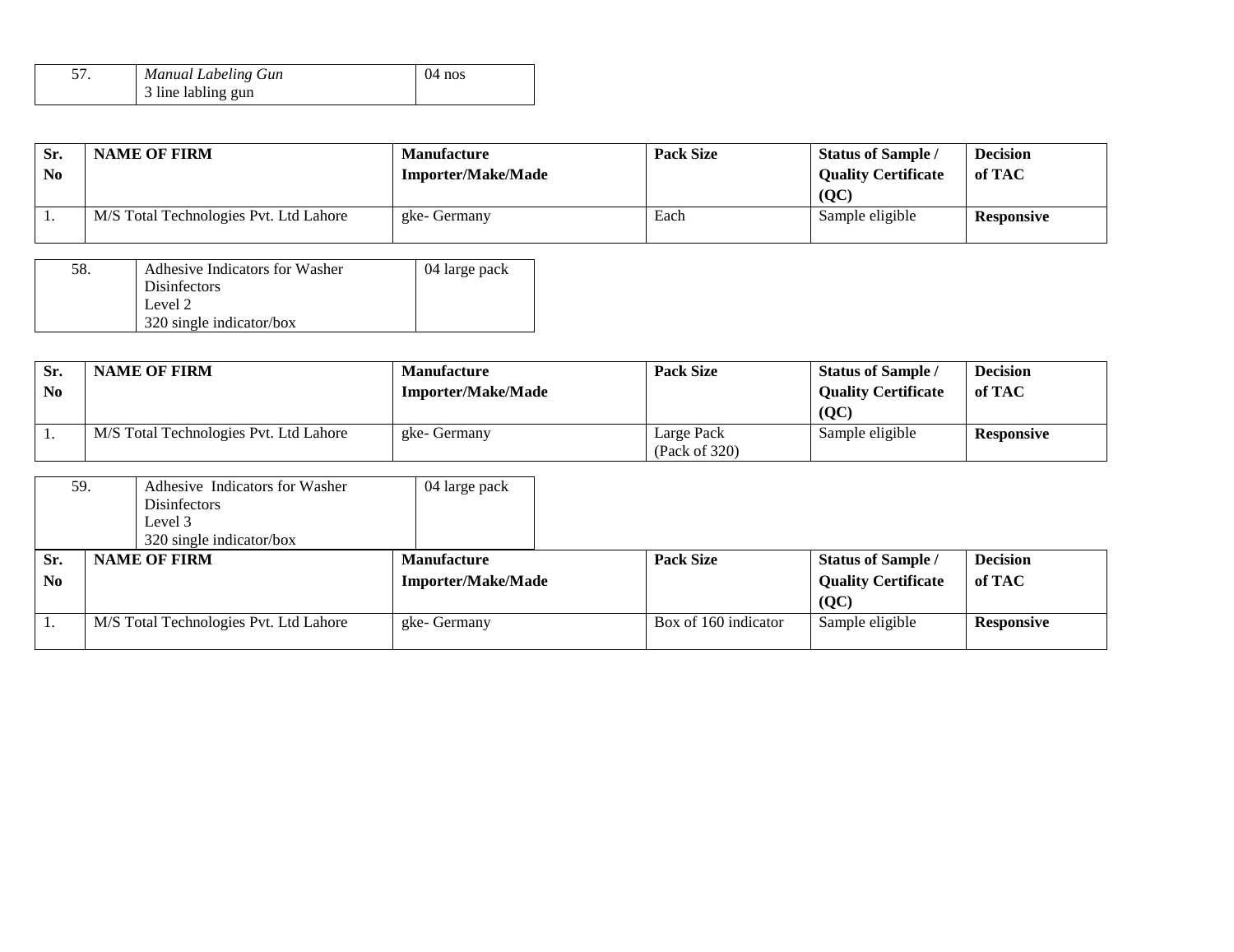| 60.      | Chemical for Ultrasonic Cleaner                                                    |                               |                  |                            |                   |
|----------|------------------------------------------------------------------------------------|-------------------------------|------------------|----------------------------|-------------------|
|          | Suitable for cleaning WD                                                           |                               |                  |                            |                   |
|          | Successfully removes rust and<br>discolorations<br>ENI/ISO standards<br>CE marking | 15 cane of 5 ltr              |                  |                            |                   |
| Sr.      | <b>NAME OF FIRM</b>                                                                | <b>Manufacture</b>            | <b>Pack Size</b> | <b>Status of Sample /</b>  | <b>Decision</b>   |
| $\bf No$ |                                                                                    | <b>Importer/Make/Made</b>     |                  | <b>Quality Certificate</b> | of TAC            |
|          |                                                                                    |                               |                  | (QC)                       |                   |
|          | M/S Mebro International Karachi                                                    | Brand: Endozime Premium       | 04 Liter Cane    |                            |                   |
|          |                                                                                    | Mfg: Ruhof Corp USA           |                  | Sample Rejected            | Non Responsive    |
|          |                                                                                    | Importer: Uniprom Healthcare  |                  |                            |                   |
| 2.       | M/S Modern Medical Instruments MTN                                                 | Schumacher Germany            |                  | Sample Rejected            | Non Responsive    |
| 3.       | M/S Global Marketing Service Rwp.                                                  | <b>Steris Corporation USA</b> | $04$ Gal         | Sample Rejected            | Non Responsive    |
| 4.       | M/S Total Technologies Pvt. Ltd Lahore                                             | Borer- Chemie (Switzerland)   | 05 Liter Cane    | Sample eligible            | <b>Responsive</b> |

| 61.            | Chemical for washer Disinfector<br>(Detergent + Rinse Aid neutralizer/Lubricant)<br>Reduced drying time<br>Clear and Clean rising<br>Instrument free of residues<br>ENI/ISO standards<br>CE marking | 10 cane of 5 ltr                                                        |                  |                                    |                   |
|----------------|-----------------------------------------------------------------------------------------------------------------------------------------------------------------------------------------------------|-------------------------------------------------------------------------|------------------|------------------------------------|-------------------|
| Sr.            | <b>NAME OF FIRM</b>                                                                                                                                                                                 | <b>Manufacture</b>                                                      | <b>Pack Size</b> | <b>Status of Sample /</b>          | <b>Decision</b>   |
| N <sub>0</sub> |                                                                                                                                                                                                     | <b>Importer/Make/Made</b>                                               |                  | <b>Quality Certificate</b><br>(QC) | of TAC            |
| 1.             | M/S Mebro International Karachi                                                                                                                                                                     | Brand: Surgislip<br>Mfg: Ruhof Corp USA<br>Importer: Uniprom Healthcare | 04 Liter Cane    | Sample Rejected                    | Non Responsive    |
| 2.             | M/S Modern Medical Instruments MTN                                                                                                                                                                  | Schumacher Germany                                                      | 05 Liter Cane    | Sample Rejected                    | Non Responsive    |
| 3.             | M/S Global Marketing Service Rwp.                                                                                                                                                                   | <b>Steris Corporation USA</b>                                           | 2x5 Liter        | Sample Rejected                    | Non Responsive    |
| 4.             | M/S Meezan International Jhelum                                                                                                                                                                     | <b>Actoron SN</b>                                                       |                  | Sample Rejected                    | Non Responsive    |
| 5.             | M/S Total Technologies Pvt. Ltd Lahore                                                                                                                                                              | Borer- Chemie (Switzerland)                                             | 05 Liter Cane    | Sample eligible                    | <b>Responsive</b> |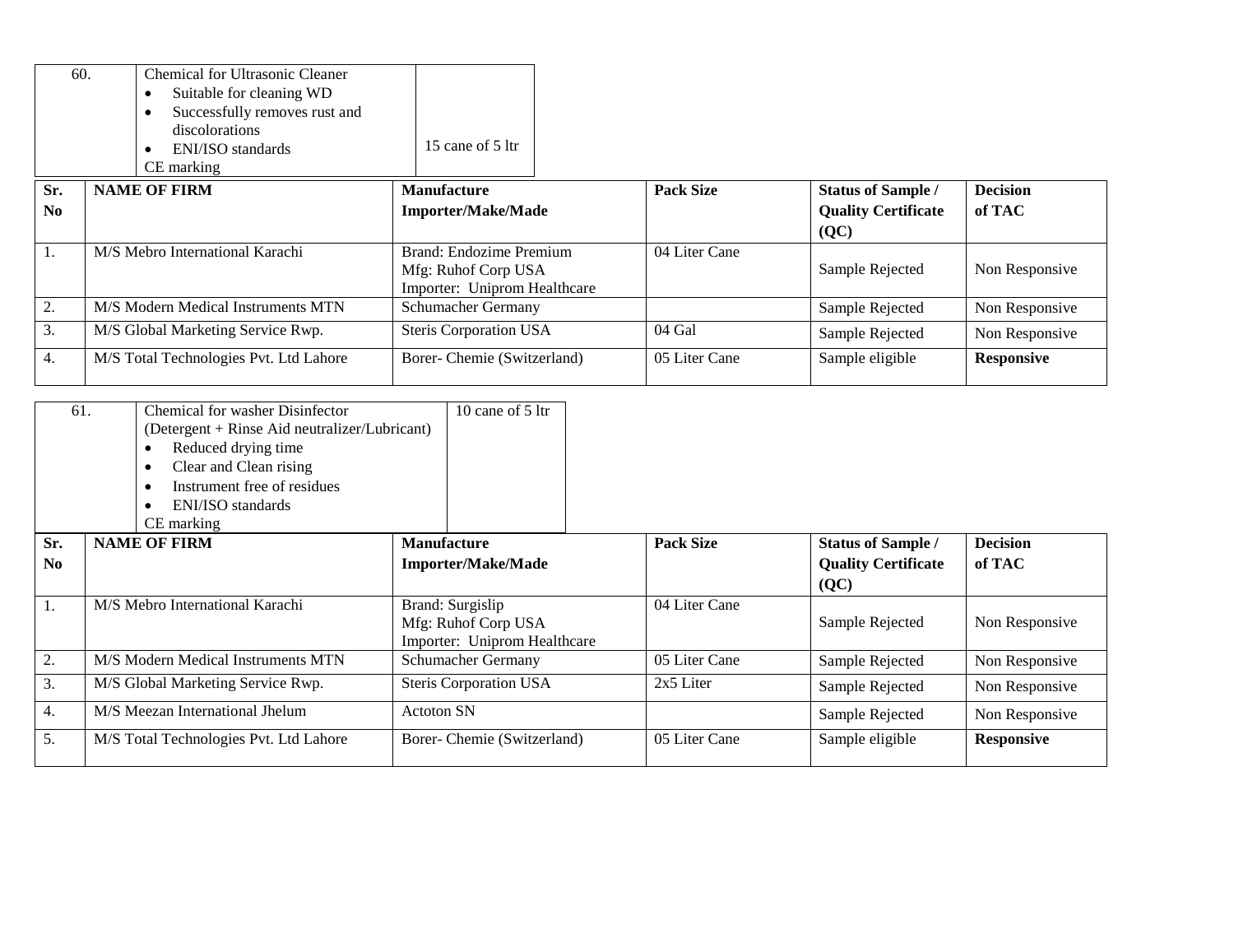| 62. | Chemical for washer Disinfector                     | 10 cane of 5 ltr |
|-----|-----------------------------------------------------|------------------|
|     | (High Alkaline with Enzymatic Detergent)            |                  |
|     | Biodegradable and NTA-free                          |                  |
|     | Non-foaming                                         |                  |
|     | Deactivates prions                                  |                  |
|     | Highly effective cleaning<br>$\bullet$              |                  |
|     | Prevents silicate deposits<br>٠                     |                  |
|     | Does not require any additional neutralization<br>٠ |                  |
|     | <b>ENI/ISO</b> standards<br>$\bullet$               |                  |
|     | CE marking                                          |                  |

| Sr.      | <b>NAME OF FIRM</b>                    | <b>Manufacture</b>                                                      | <b>Pack Size</b> | <b>Status of Sample /</b>  | <b>Decision</b>   |
|----------|----------------------------------------|-------------------------------------------------------------------------|------------------|----------------------------|-------------------|
| $\bf No$ |                                        | <b>Importer/Make/Made</b>                                               |                  | <b>Quality Certificate</b> | of TAC            |
|          |                                        |                                                                         |                  | (QC)                       |                   |
|          | M/S Mebro International Karachi        | Brand: Liquizime<br>Mfg: Ruhof Corp USA<br>Importer: Uniprom Healthcare | 04 Liter Cane    | Sample Rejected            | Non Responsive    |
| 2.       | M/S Global Marketing Service Rwp.      | <b>Steris Corporation USA</b>                                           | $2x5$ Liter      | Sample Rejected            | Non Responsive    |
| 3.       | M/S Meezan International Jhelum        | Actoron A                                                               |                  | Sample Rejected            | Non Responsive    |
| 4.       | M/S Total Technologies Pvt. Ltd Lahore | Borer- Chemie (Switzerland)                                             | 05 Liter Cane    | Sample eligible            | <b>Responsive</b> |

| 63. | Instrument identification tape<br>$1/4$ " x 1635 color (yellow, purple,<br>orange)Blue, green, red, | 05 no of each<br>color    |                  |                                    |                   |
|-----|-----------------------------------------------------------------------------------------------------|---------------------------|------------------|------------------------------------|-------------------|
| Sr. | <b>NAME OF FIRM</b>                                                                                 | <b>Manufacture</b>        | <b>Pack Size</b> | <b>Status of Sample /</b>          | <b>Decision</b>   |
| No. |                                                                                                     | <b>Importer/Make/Made</b> |                  | <b>Quality Certificate</b><br>(QC) | of TAC            |
|     |                                                                                                     |                           |                  |                                    |                   |
|     | M/S Total Technologies Pvt. Ltd Lahore                                                              | Batrik/Surgimed           | Each Roll        | Sample eligible                    | <b>Responsive</b> |

| 64.             | <b>Steamer Thermal Print Paper</b><br>$2.25$ Inch | 100 roll                                        |                  |                                                                 |                           |
|-----------------|---------------------------------------------------|-------------------------------------------------|------------------|-----------------------------------------------------------------|---------------------------|
| Sr.<br>$\bf No$ | <b>NAME OF FIRM</b>                               | <b>Manufacture</b><br><b>Importer/Make/Made</b> | <b>Pack Size</b> | <b>Status of Sample /</b><br><b>Quality Certificate</b><br>(QC) | <b>Decision</b><br>of TAC |
|                 | M/S Total Technologies Pvt. Ltd Lahore            |                                                 | Nos.             | Sample eligible                                                 | <b>Responsive</b>         |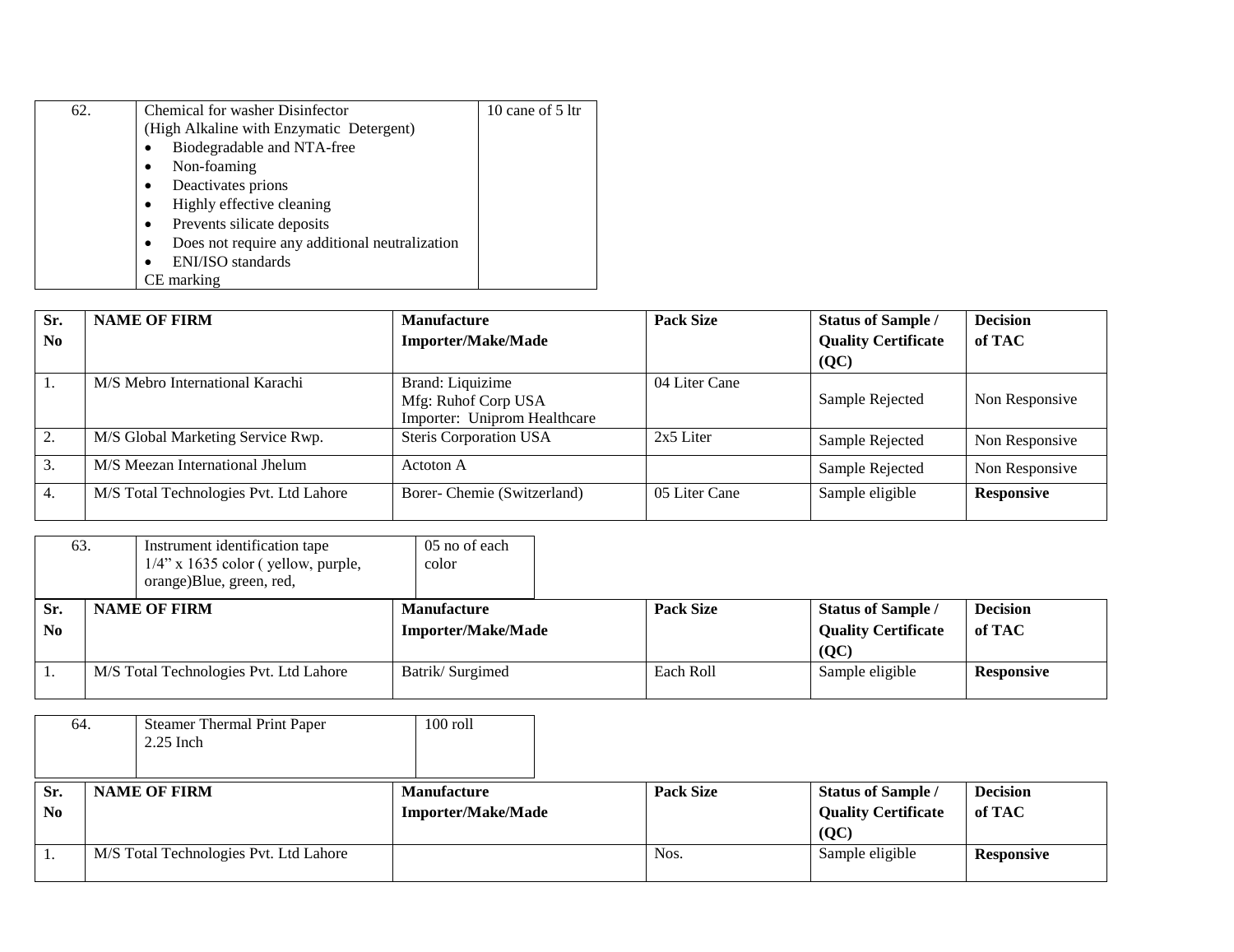| 65. | Washer Thermal Print Paper | $100$ roll |
|-----|----------------------------|------------|
|     | 55 Mtr.                    |            |
|     | $2.25$ Inch                |            |

| Sr.<br>No. | <b>NAME OF FIRM</b>                    | <b>Manufacture</b><br><b>Importer/Make/Made</b> | <b>Pack Size</b> | <b>Status of Sample /</b><br><b>Quality Certificate</b><br>(OC) | <b>Decision</b><br>of TAC |
|------------|----------------------------------------|-------------------------------------------------|------------------|-----------------------------------------------------------------|---------------------------|
|            | M/S Total Technologies Pvt. Ltd Lahore |                                                 | Nos.             | Sample eligible                                                 | <b>Responsive</b>         |

| 66.                   | Noco test strip<br>Calorymeter strips for checking the<br>distribution hydrogen per oxide | 30 box of 100                                   |                  |                                                                 |                           |
|-----------------------|-------------------------------------------------------------------------------------------|-------------------------------------------------|------------------|-----------------------------------------------------------------|---------------------------|
| Sr.<br>N <sub>0</sub> | <b>NAME OF FIRM</b>                                                                       | <b>Manufacture</b><br><b>Importer/Make/Made</b> | <b>Pack Size</b> | <b>Status of Sample /</b><br><b>Quality Certificate</b><br>(QC) | <b>Decision</b><br>of TAC |
|                       | M/S Mediland Pakistan Ltd. LHR                                                            | Getinge Infection Control, USA                  | 100 Pcs.         | Sample Rejected                                                 | Non Responsive            |
|                       | M/S Total Technologies Pvt. Ltd Lahore                                                    | Oxypharm-France                                 | Box of $100$     | Sample eligible                                                 | <b>Responsive</b>         |

| 67. | Gas kit for steam sterilizer            | $08$ nos |
|-----|-----------------------------------------|----------|
|     | Steam sterilizer Belimed Group designed |          |
|     | standard                                |          |
|     | EN.6-6-12ys2 12996                      |          |

| Sr. | <b>NAME OF FIRM</b>                    | <b>Manufacture</b>        | <b>Pack Size</b> | <b>Status of Sample /</b>  | <b>Decision</b>   |
|-----|----------------------------------------|---------------------------|------------------|----------------------------|-------------------|
| No  |                                        | <b>Importer/Make/Made</b> |                  | <b>Quality Certificate</b> | of TAC            |
|     |                                        |                           |                  | (OC)                       |                   |
|     | M/S Total Technologies Pvt. Ltd Lahore | <b>MMM Group- Germany</b> | Nos.             | Sample Rejected            | Non Responsive    |
|     | M/S Vertex Medical Pvt Ltd. Lahore     | Belimed AG, Switzerland   | Nos.             | Sample eligible            | <b>Responsive</b> |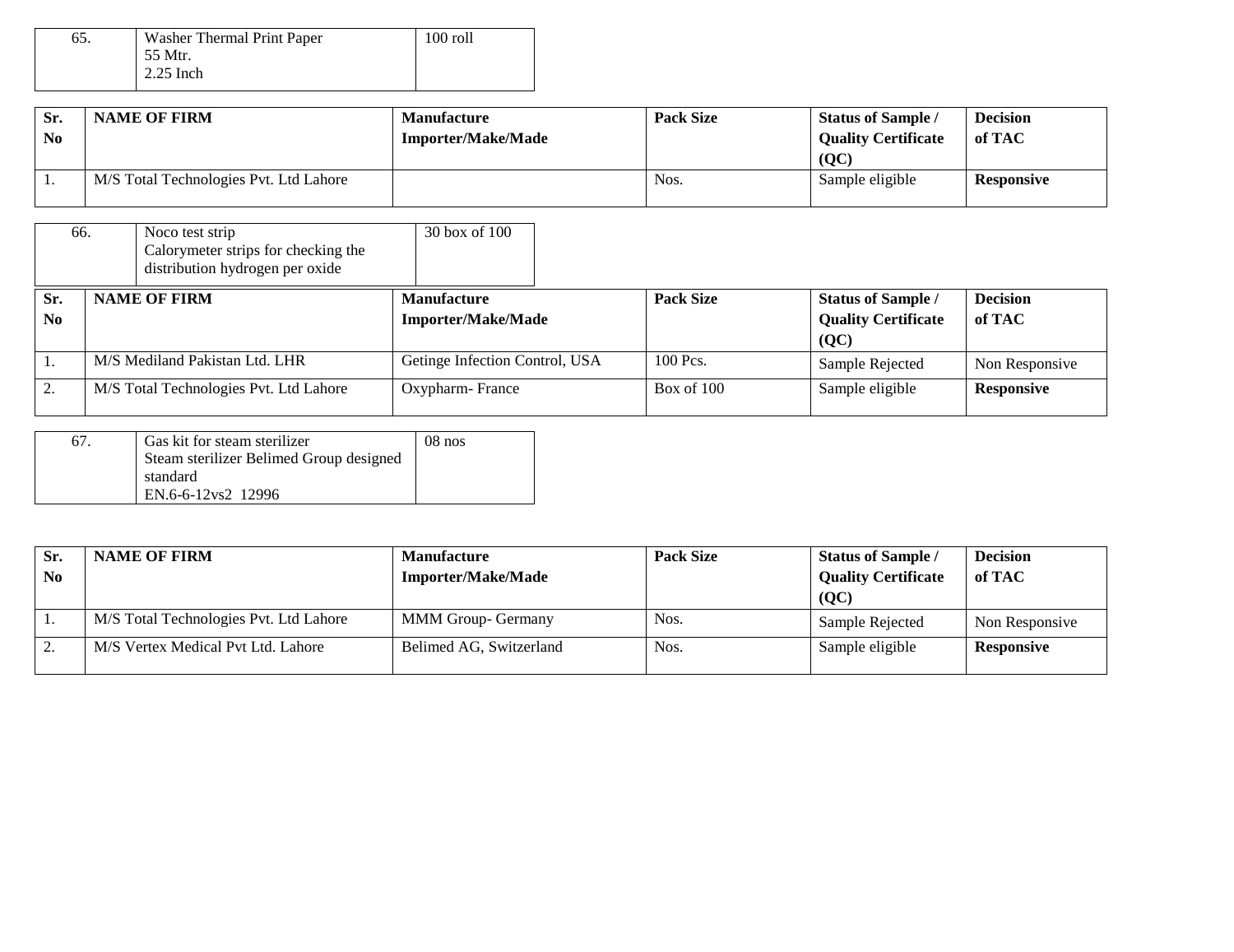| 68. | <b>Lubrication Tube</b>                 | $15$ nos |
|-----|-----------------------------------------|----------|
|     | Steam sterilizer Belimed Group designed |          |
|     | standard , EN 13445 Type EN 6-6-12 vs2  |          |
|     | type                                    |          |

| Sr.<br>N <sub>0</sub> | <b>NAME OF FIRM</b>                | <b>Manufacture</b><br><b>Importer/Make/Made</b> | <b>Pack Size</b> | <b>Status of Sample</b><br><b>Ouality Certificate</b><br>(OC) | <b>Decision</b><br>of TAC |
|-----------------------|------------------------------------|-------------------------------------------------|------------------|---------------------------------------------------------------|---------------------------|
|                       | M/S Vertex Medical Pvt Ltd. Lahore | Belimed AG, Switzerland                         | Nos.             | Sample eligible                                               | <b>Responsive</b>         |

| 69 | Washer Gas kit disinfector | $02$ nos |
|----|----------------------------|----------|
|    | Belimed WD 200             |          |
|    |                            |          |

| Sr. | <b>NAME OF FIRM</b>                | Manufacture               | <b>Pack Size</b> | <b>Status of Sample /</b>  | <b>Decision</b>   |
|-----|------------------------------------|---------------------------|------------------|----------------------------|-------------------|
| No  |                                    | <b>Importer/Make/Made</b> |                  | <b>Quality Certificate</b> | of TAC            |
|     |                                    |                           |                  | (OC)                       |                   |
|     | M/S Vertex Medical Pvt Ltd. Lahore | Belimed AG, Switzerland   | 02 Per Set       | Sample eligible            | <b>Responsive</b> |

| 70. | Biological indicator PCD | $02$ nos |
|-----|--------------------------|----------|
|     |                          |          |
|     |                          |          |

| Sr.            | <b>NAME OF FIRM</b>                    | <b>Manufacture</b>        | <b>Pack Size</b> | <b>Status of Sample /</b>  | <b>Decision</b>   |
|----------------|----------------------------------------|---------------------------|------------------|----------------------------|-------------------|
| N <sub>0</sub> |                                        | <b>Importer/Make/Made</b> |                  | <b>Quality Certificate</b> | of TAC            |
|                |                                        |                           |                  | (OC)                       |                   |
|                | M/S Total Technologies Pvt. Ltd Lahore | gke-germany               | Nos.             | Sample eligible            | <b>Responsive</b> |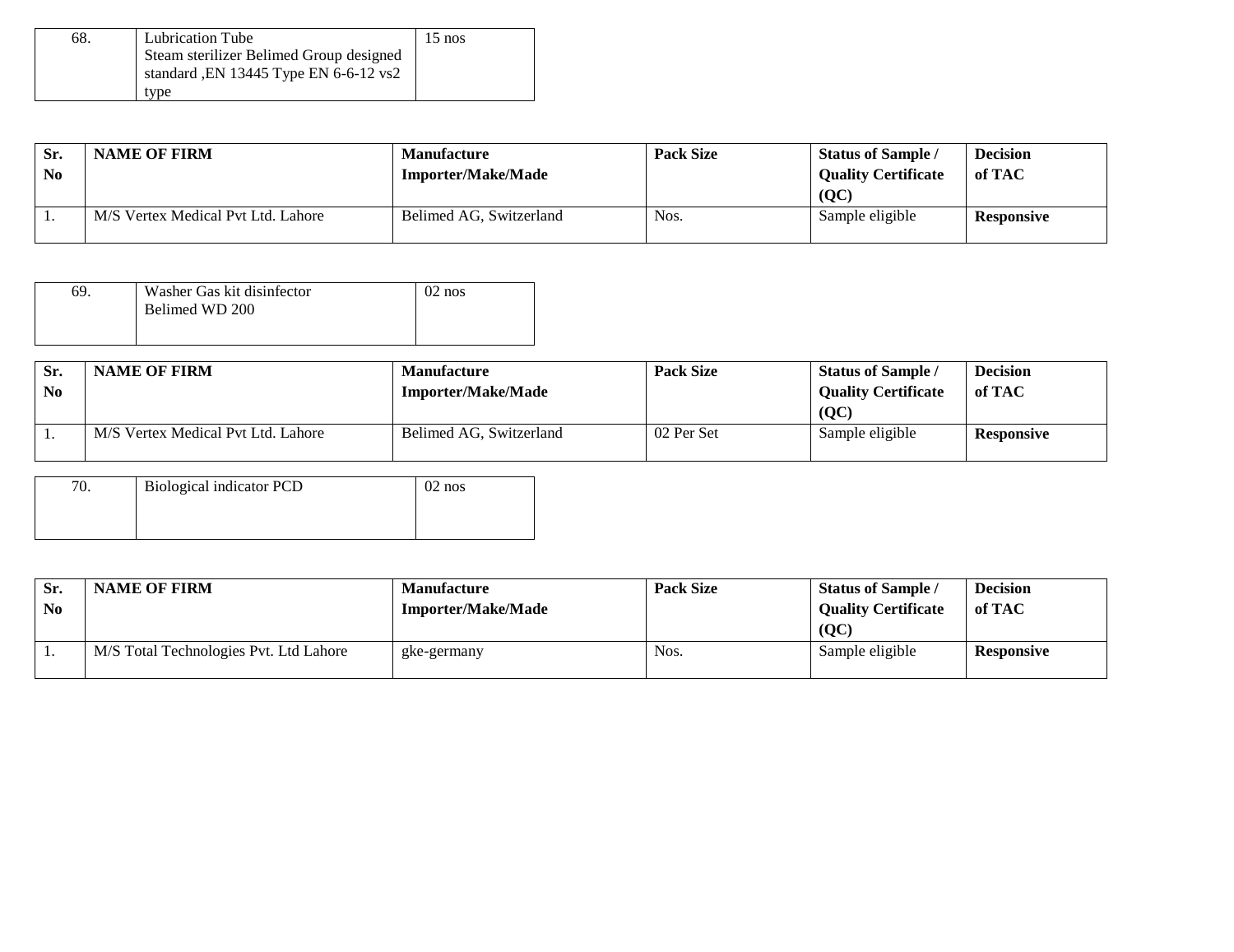| Bowie & dick PCD              | $02$ nos |
|-------------------------------|----------|
| Bowie & dick test kit Belimed |          |
|                               |          |

| Sr.            | <b>NAME OF FIRM</b>                    | <b>Manufacture</b>        | <b>Pack Size</b>   | <b>Status of Sample /</b>  | <b>Decision</b>   |
|----------------|----------------------------------------|---------------------------|--------------------|----------------------------|-------------------|
| N <sub>0</sub> |                                        | <b>Importer/Make/Made</b> |                    | <b>Quality Certificate</b> | of TAC            |
|                |                                        |                           |                    | (OC)                       |                   |
|                | M/S Global Marketing Service Rwp.      | Steris Corporation USA    | Each               | Sample eligible            | <b>Responsive</b> |
|                | M/S Total Technologies Pvt. Ltd Lahore | gke-germany               | $Kit + 100$ Strips | Sample eligible            | <b>Responsive</b> |

| ℸ | Steam indicator PCD             | $02$ nos |
|---|---------------------------------|----------|
|   | For Steam Sterilization belimed |          |
|   |                                 |          |

| Sr.            | <b>NAME OF FIRM</b>                    | <b>Manufacture</b>        | <b>Pack Size</b>   | <b>Status of Sample /</b>  | <b>Decision</b>   |
|----------------|----------------------------------------|---------------------------|--------------------|----------------------------|-------------------|
| N <sub>0</sub> |                                        | <b>Importer/Make/Made</b> |                    | <b>Quality Certificate</b> | of TAC            |
|                |                                        |                           |                    | (QC)                       |                   |
|                | M/S Global Marketing Service Rwp.      | Steris Corporation USA    | Each               | Sample eligible            | <b>Responsive</b> |
|                | M/S Total Technologies Pvt. Ltd Lahore | gke-germany               | $Kit + 100$ Strips | Sample eligible            | <b>Responsive</b> |